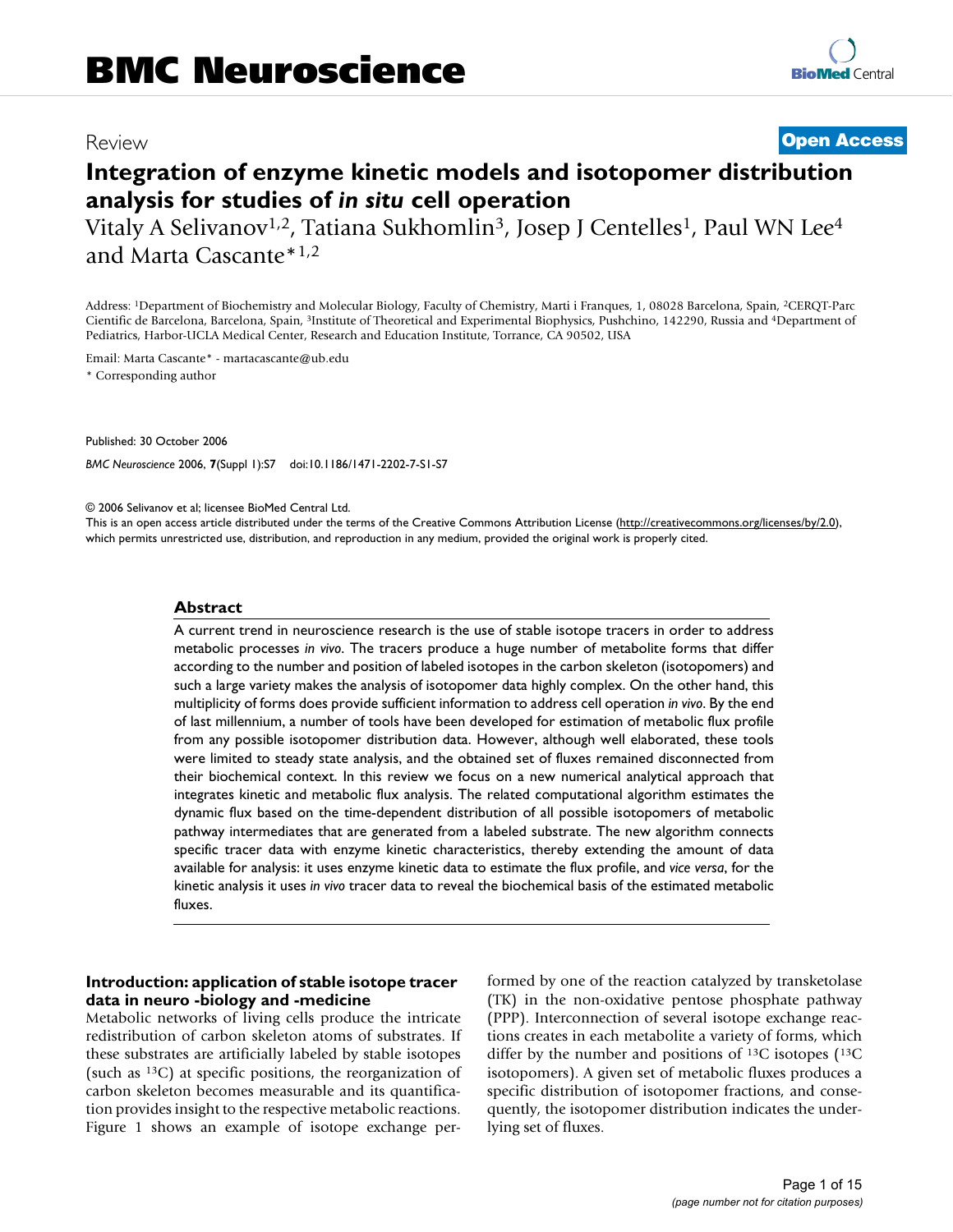

#### An example of isotope exchange in one of the reactions of lase: xu5p + r5p <-> g3p + s7p **Figure 1** non-oxidative pentose phosphate pathway catalyzed by transketo-

An example of isotope exchange in one of the reactions of non-oxidative pentose phosphate pathway catalyzed by transketolase: xu5p + r5p <-> g3p + s7p. The catalytic cycle consists of a series of reversible elementary steps: binding of donor substrate (xu5p) and formation (k<sub>1</sub>, k<sub>-1</sub>) of a covalent enzyme-substrate complex (E\*xu5p); splitting (k<sub>2</sub>, k<sub>-2</sub>) of donor substrate and formation of a covalently bound intermediate (the α-carbanion of α, β-dihydroxyethyl-ThDP, the so-called 'active glycolaldehyde') and an aldose (g3p); both are localized in the active site of the enzyme (EG\*g3p). This complex dissociates ( $k_3, k_3$ ) into the complex of the enzyme with active glycolaldehyde (EG) and the first product, free aldose (g3p). In the second half-reaction, active glycolaldehyde interacts with the other aldose (r5p) available in the reaction mixture  $(k_4, k_4)$ . The new ketose (s7p) is released from the enzyme-substrate complex after passing through the same reaction steps in reverse order ( $k_5$ ,  $k_5$  and  $k_6$ ,  $k_1$  $6$ ). Large circles represent the protein molecule, while small linked circles represent the carbon skeleton of the metabolites. Two dark circles represent the part of substrate attached to the enzyme during whole catalytic cycle and to be transferred between ketoses. The gray circles are the parts released after ketose splitting. Stared circles are labeled carbon atoms. The scheme presents, as an example, formation of non-labeled g3p and double labeled s7p from xu5p labeled in first position and r5p labeled in third position.

Two techniques for isotopomer detection were used to estimate metabolic fluxes *in situ:* nuclear magnetic resonance (NMR) and mass spectrometry (MS). The different kinds of data that can be obtained from NMR measurements were classified by Mollney *et al* [1]. One-dimensional 1H NMR measurement can provide positional 13C enrichment, i.e. fraction of molecules with label in specific carbon position in a molecule [2,3]; multiple peaks of one dimensional 13C NMR reveal groups of isotopomers [4]. Two-dimensional 1H-13C NMR essentially allows quantification of individual isotopomer fractions [5,6]. MS provides information on the fractions of different mass isotopomers [7,8], i.e. groups of isotopomers with a fixed number of labels regardless their positions. It detects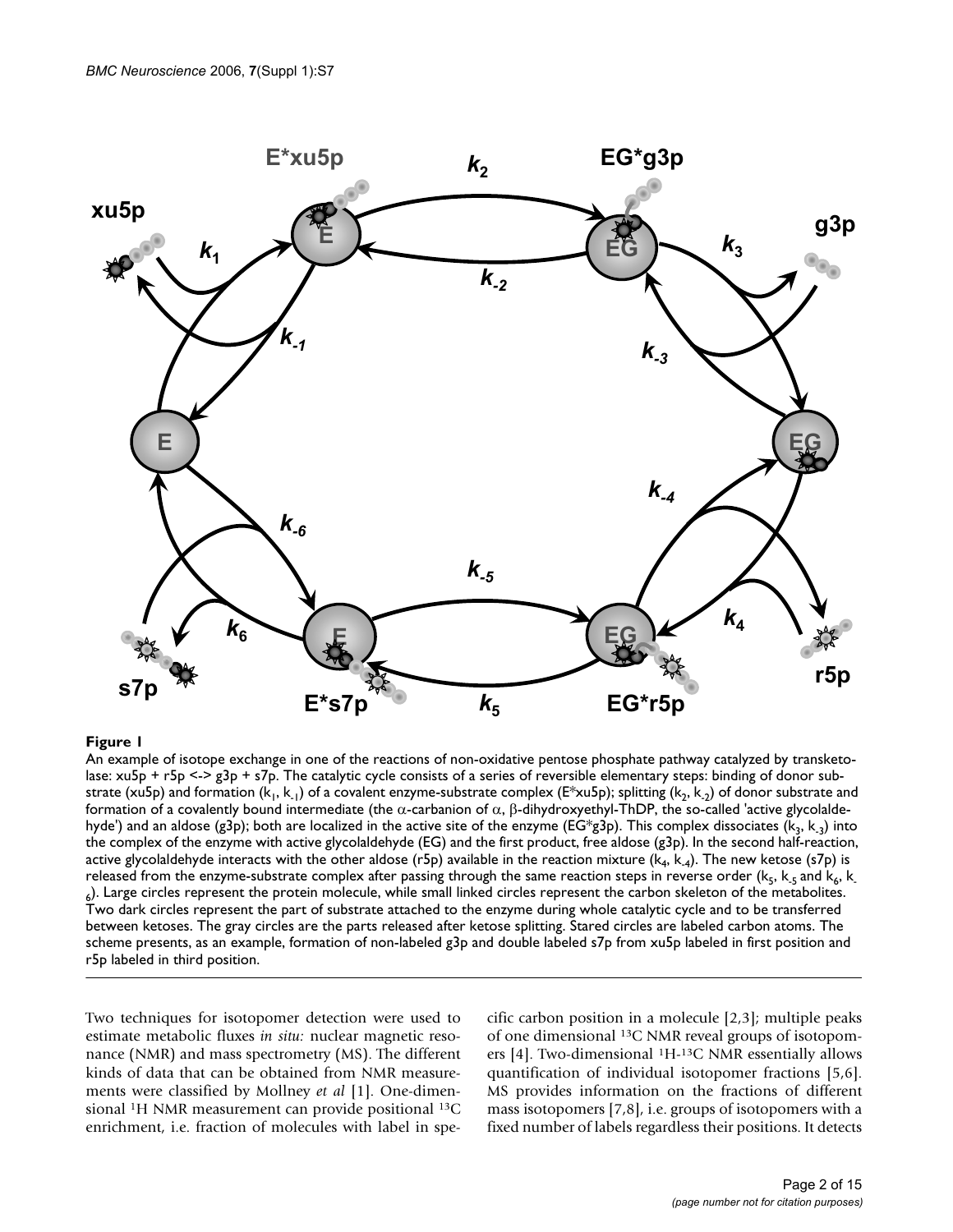fewer isotopomers than NMR but is usually more sensitive.

Stable isotope detection is now used for the metabolic flux profile estimation in various areas of cell and tissue biology, and neuroscience is not an exception. Implementations of the *in vivo* NMR measurements to study brain function were described in the recent review article [9]. Notably, 13C NMR studies recently showed the significance of glutamate release and recycling between neurons and glia. The neurotransmitter pool, which previously was considered to be small and metabolically inactive, appeared to be included in glutamine-glutamate recycling, the major neuronal metabolic pathway. The activity associated with glutamate neurotransmission was found to be linearly dependent upon glucose oxidation, and this supports the molecular model of stoichiometric coupling between glutamate neurotransmission and functional glucose oxidation. Thus, the considered here models of central glucose metabolism are clearly of great interest to the field of neuroscience.

Since 13C is known to be harmless, it has been used in human subjects [10], particularly for mapping the spatial localization of metabolites using NMR spectroscopic imaging [3,11]. This method, designed for clinical use, has been applied as a diagnostic tool in pediatric and adult brain disorders [12,13]. A non-invasive 13C magnetic resonance spectroscopy technique allowed the synthesis rate of *N*-acetyl-1-aspartate to be determined in patients with Canavan disease [14[,15](#page-13-0)]. It is also widely used in neuroscience to study brain metabolism in animals [16,17]. Bixel et al [18] revealed an interesting application of this method by using it to define all products of leucine metabolism in cultured astroglial cells.

While most of the results described above were obtained by the qualitative comparison of NMR measurements, their quantitative analysis would offer much more profound insights into cell processes. A tool able to estimate metabolic fluxes would reveal the dynamic characteristics of cellular phenotype under specific conditions, thus complementing genomic and proteomic methods, which only reveal static characteristics of the cell. The specific tools for quantitative metabolic flux profile analysis from measured isotopomer distribution data are described next.

# **Current status of isotopomer distribution analysis**

Very approximate estimation of metabolic fluxes could be provided by implementation even formulas derived using simplifications such as an assumption that the fluxes are unidirectional [19-22]. Such formulas were applied to the analysis of enrichment in specific carbon position or mass

isotopomers. Although such analysis is easy to perform, it is incomplete, and as we have found (unpublished data), the simplifications could lead to unreliable estimates. More reliable tools that supplement data acquisition normally include the following: (i) a mathematical model, which simulates the distribution of isotopomers, (ii) algorithms used to fit respective experimental pattern and thus evaluate the matching flux profile, and (iii) statistical analysis of the best fit parameters.

Different levels of complexity could be implemented in mathematical models for the isotopomer distribution analysis. Katz and Wood [23] were the first who estimated the metabolic fluxes by solving the mass balance equations for the positional enrichment of metabolites. However, this approach was only appropriate for a small number of fluxes that, in addition, were unidirectional. Consideration of real bidirectional fluxes increased a number of unknown parameters rendering the systems of equations underdetermined. This disadvantage demanded more advanced analytical applications, which would be able to analyze more experimental data in order to unambiguously determine the parameters. Mason and Rothman [24] described the basic principles of simple model construction for the analysis of some selected positional enrichment together with executing a "classical" kinetic model that evaluated the time course of metabolite concentrations using the available kinetic information. The idea to complement kinetic models with isotopomer distribution data and, in the same time, to link isotopomer analysis with kinetic data increased the reliability and informative outcome of both approaches. However, the described method for isotopomer analysis cannot account for all the information provided by NMR experiments. For any given molecule containing n carbon atoms, it only filters a maximum of n enrichments at selected carbon positions, while the total number of all isotopomers is  $2<sup>n</sup>$  and all of them could be important for the estimation of the metabolic flux profile. Thus a part of information contained in the NMR data is not used for the analysis. In fact, the NMR measurements, as it is mentioned in the introduction, could provide the relative concentrations of individual isotopomers or at least the sum of those that contain a specific label pattern.

The comprehensive analysis of mass isotopomer data obtained by MS also demands that all possible individual isotopomers are computed, because every mass isotopomer is the sum of several individual isotopomer concentrations and each component of the sum could be produced in the different way.

According to the total number of isotopomers, the calculation of their fractions requires solving 2n equations for the substance consisted of n carbons. In this way even for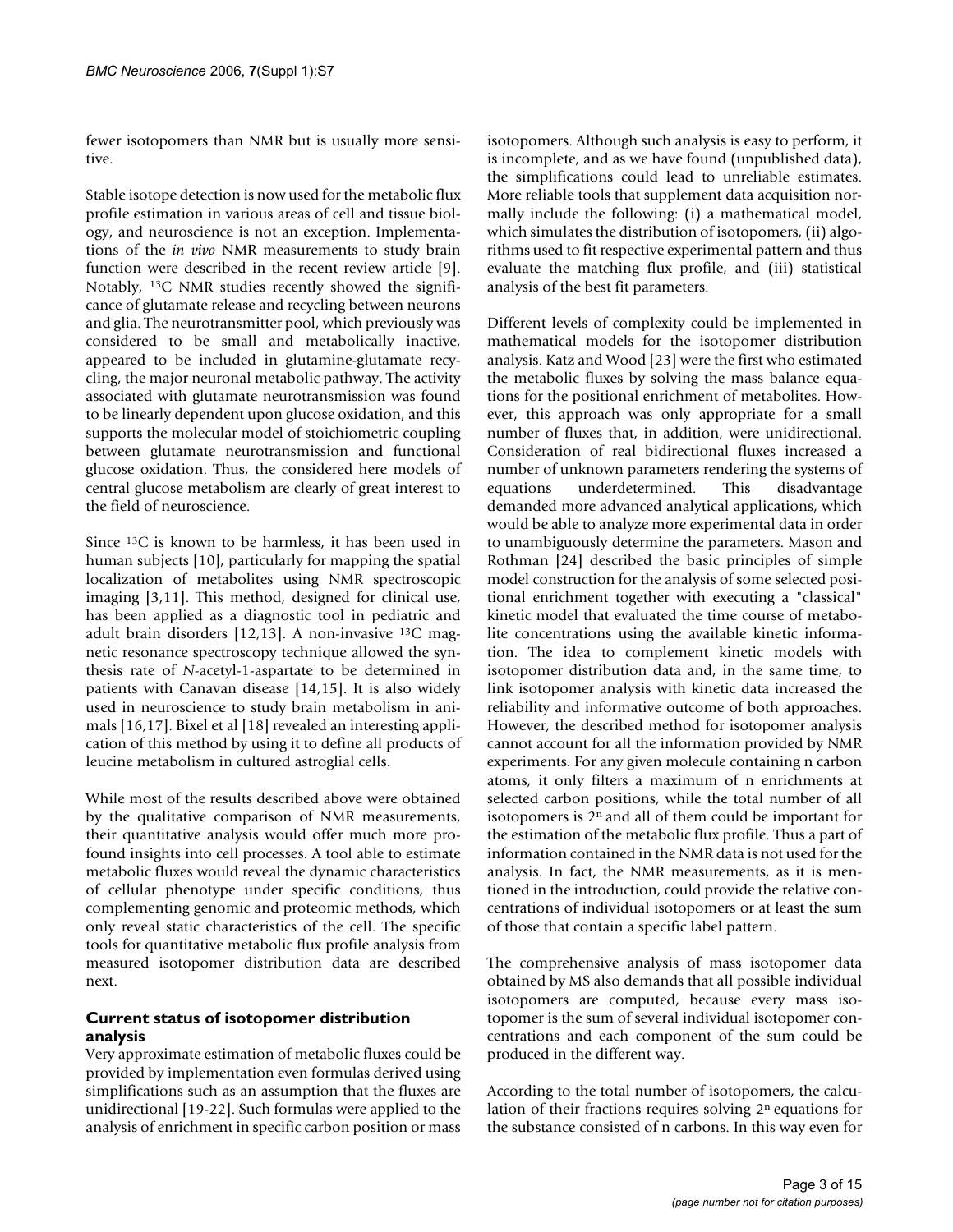the model description of all isotopomers formation in glycolysis and PPP the algorithm must construct (it is practically impossible to write such a huge number of equations by hand) and solve several hundred equations.

Schmidt *et al*. [25] developed a simulation algorithm for the computation of all possible isotopomers. This algorithm of isotopomer mapping matrices, evolved from the earlier approach of atom mapping matrices [2,26], allowed to construct and solve automatically hundreds of equations that describe all isotopomers transformation according to the specific reaction mechanisms. The iterative procedure, which was used for the solution, in fact provided the evaluation of time course for the relaxation of each isotopomer fraction to steady state. This method made it possible to simulate all isotopomers distribution for the given set of metabolic fluxes, while the best fit to the experimental distribution pointed to the set compatible with the measured distribution. However, the presence of large exchange fluxes caused severe instability of numerical solution or convergence problems [27], which restricted the application of this method.

Wiechert et al [27] found an elegant way to overcome the problem of instability by reformulating isotopomer balance equations into cumomer balance equations. The term cumomer (from cumulative isotopomers) designates a sum of isotopomers with fixed positions of label (a 1 cumomer fraction is a sum of the positional enrichments). Such reformulation of the equations in terms of cumomers simplified the task and made it possible to obtain the solution in one step based on matrix calculus. The equations formulated in terms of cumomer fractions can be solved explicitly as a cascade of linear systems, evaluating the cumomer fractions one by one starting from the 0-cumomer fraction. Then the cumomer fractions can be transformed back into isotopomer fractions.

This method was well elaborated and all the history of its development from analysis of positional enrichment experiments was well documented [27-30]. A computer program based on the cumomer-balance method performs the complete isotopomer analysis and finds the flux profile by experimental isotopomer distribution fitting [27]. It is easy to work with this program; user just needs to write in symbolic form the reactions designed for analysis marking the respective re-formations of carbon skeleton. Using this input, the program automatically constructs isotopomer balances, transforms to cumomer analysis, solves the equations, and displays the results in the desired form. Creation of such a tool seemed to solve eventually the problems of isotopomer analysis.

However, there are at least three reasons to develop one more approach to isotopomer analysis. First, although the above described algorithm overcomes the problem of instability of iterative numerical solution, it is completely restricted by stationary flux analysis thus leaving without any examination the available time course of label distribution. In fact, the stability of solution could be controlled without losing the advantage of testing the time course of isotopomer accumulation, which could be more informative than steady state analysis.

Second, all the above approaches to the computation of isotopomer transformations consider fluxes as independent variables. This was noted as an advantage of the method because such an analysis did not need any assumptions regarding the biochemical basics of considered fluxes [27]. However, this could be an advantage only if the experimental pattern of label distribution is sufficient for evaluation of a unique true set of fluxes. If the amount of information is insufficient, additional data are necessary for the unambiguous evaluation of flux profile. In this case the known kinetic characteristics of analyzed enzyme reactions and results of classical kinetic modeling could provide such additional necessary information.

Third, even if the analysis reveals the fluxes taking them as independent, the fluxes remain disconnected from the detailed mechanisms of the catalysis and regulation considered in kinetics models, thus the biochemical reasons for the observed behavior remain unclear. In this case, the use of kinetic modeling could also solve this problem. Long era of classical biochemistry developed a number of kinetic models of complex systems that use known characteristics of enzyme catalysis and regulation. These parameters could be employed in metabolic flux analysis, providing the necessary additional information. An excellent example is a model of erythrocyte central metabolism [31], which includes kinetic models of all involved enzymes with known regulatory and catalytic mechanisms and kinetic constants, verified by numerous experiments.

On the other hand, the kinetic models of complex systems, analyzing the experimentally observed cellular functions as a result of operation of many regulated processes, include many parameters and therefore, like the flux analysis, also suffer from insufficiency of experimental data. Moreover, the kinetic models normally include characteristics of enzymatic reactions obtained *in vitro*, and such data cannot always be used for the interpretation of *in vivo* experiments. The use of *in vivo* tracer data would animate the old classical district of kinetic studies.

In this situation integration of kinetic modeling with complete isotopomer analysis would provide: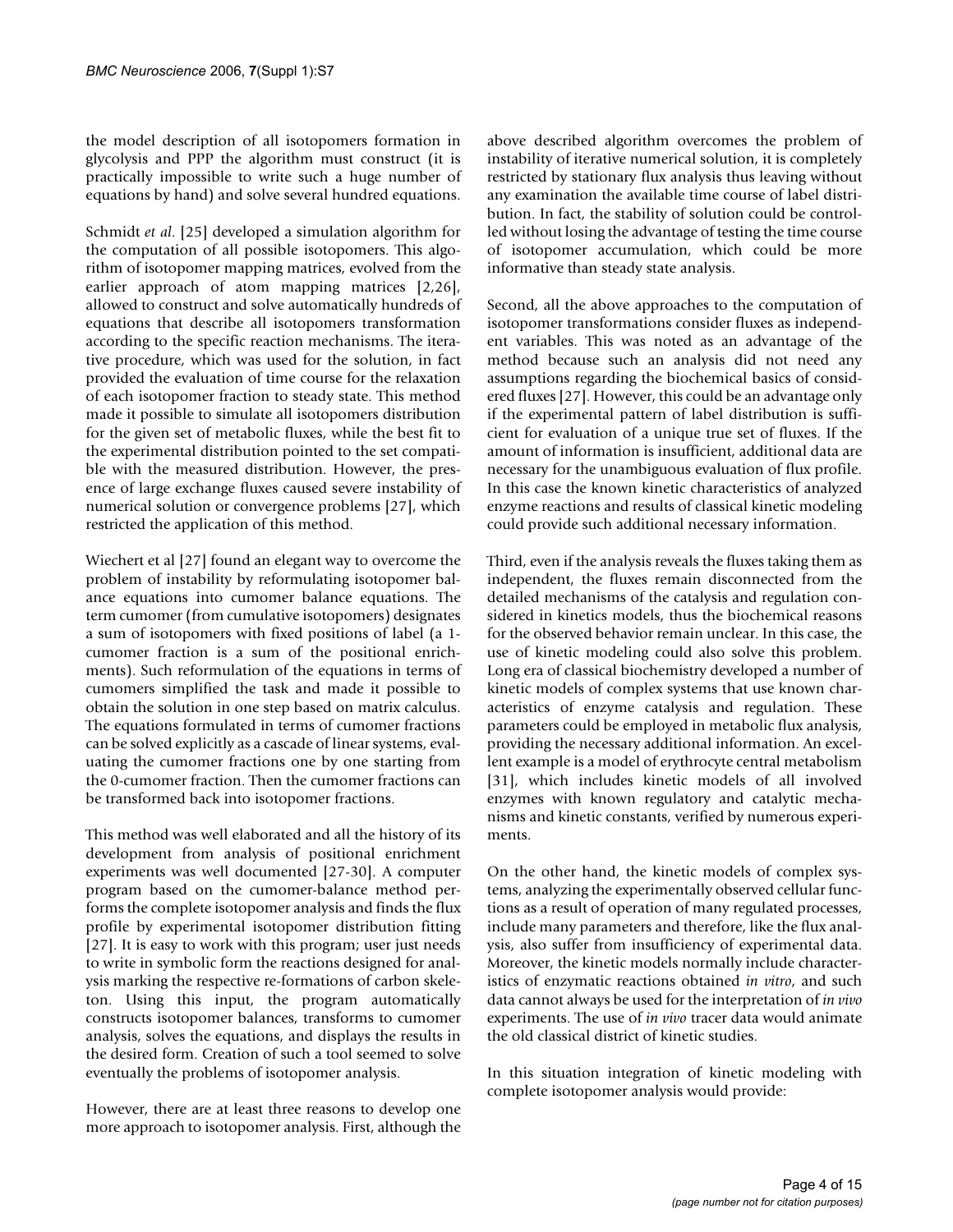- for kinetic study of *in vivo* cell operation the new area of tracer data, which are necessary for understanding the organization and regulation of the processes in living cells and applicability of classical *in vitro* information;

- for metabolic flux analysis the additional information to restrict the number of acceptable sets of metabolic fluxes by the ones that are compatible not only with a given pattern of isotopomer distribution, but also with the data of previous biochemical studies.

The way of such integration is described next.

# **Algorithms for integrated kinetic and metabolic flux analysis**

As MFA is a commonly accepted acronym for metabolic flux analysis based on isotopomer data, the tool proposed by Selivanov et al [32,33] designed for integrated kinetic and metabolic flux analysis is abbreviated here as IKMFA.

IKMFA was designed to possess the following characteristics:

1. To be compatible with any kinetic model of central metabolism, so that the MFA part accepts the total fluxes and metabolite concentrations predetermined by the kinetic model constituting the first part of the analytic software.

2. To use the total fluxes and metabolite concentrations, obtained from the kinetic model, for estimation of the time courses and distribution of all possible isotopomers.

3. To use fitting of the experimental time course, or/and steady state isotopomer distribution or/and global metabolite concentrations for the estimation of both fluxes and parameters of the kinetic model used.

These characteristics render IKMFA able to implement the detailed tissue-specific kinetic mechanisms of the enzyme reactions to describe the fluxes. In other words this approach builds a complete isotopomer analysis on the top of a kinetic model. Used for the analysis of isotopomer distribution data, the kinetic mechanisms, validated by all available kinetic models, could be examined for the *in vivo* conditions. This links the estimated metabolic fluxes with molecular and kinetic mechanisms of the metabolic pathways, i.e. with their biochemical basis. There are no limits in respect to the expressions for reaction rates, catalysis could be described according to the kinetic mechanism of any levels of complexity as it is accepted in kinetic modeling. An application of IKMFA for analysis of complex metabolic system that connects kinetic models of central metabolism with MFA has been considered elsewhere [33]. This metabolic system is schematically represented in the Figure 2.

As indicated above, the first step of analysis is the solution of ordinary differential equations (ODEs), which describe the total concentration change as the sum of the production rate of the given metabolite minus the rates of its consumption.

In principle any ODE solver could serve in the kinetic part of the analysis. Since the software was written in programming language "C++", a compatible ODE solver was chosen. The existed source "C++" libraries, such as "Numerical recipes in C++", <http://www.nr.com/> or the  $C_{++}$  class library 'ODE++' of Milde (2003), [http://](http://www.minet.uni-jena.de/www/fakultaet/iam/ode++/ode++_e.html) [www.minet.uni-jena.de/www/fakultaet/iam/ode++/](http://www.minet.uni-jena.de/www/fakultaet/iam/ode++/ode++_e.html) [ode++\\_e.html](http://www.minet.uni-jena.de/www/fakultaet/iam/ode++/ode++_e.html) were appropriate solvers. The metabolite concentration obtained from the ODEs solution become initial values of non-labeled isotopomers of internal metabolites in the following step of analysis. Other isotopomers are initially set to 0, except the outside metabolites, which have the initial distribution according to that added experimentally. Fluxes, also obtained from the solution of ODEs, are used in the second part to simulate the respective reactions between the isotopomers (Figure 2).

In spite of evident similarity between the first step of IKMFA and ordinary kinetic model execution, there is an essential difference between them. Kinetic models normally relate one enzyme reaction to the net flux as the difference between the forward and reverse fluxes, because only net fluxes define changes in the calculated total metabolite concentrations. In contrast, the first step of IKMFA needs to compute the forward and reverse fluxes separately and also some additional fluxes, which also serve as an input for the subsequent MFA. Definitions of such additional fluxes and a way to compute them are described next.

# **Definitions and algorithm for evaluation of all isotope-exchange fluxes**

A classical example of a variety of fluxes is the non-oxidative PPP, the most problematic metabolic part related to numerous isotope-exchange reactions catalysed by TK and TA [34,35]. TK, thiamine diphosphate (ThDP)-dependent enzyme, catalyzes cleavage of a carbon-carbon bond and reversibly transfers a two-carbon fragment (glycolaldehyde) from a ketose-phosphate donor to an aldose- phosphate acceptor, forming new ketose- and aldosephosphates. TA catalysis operates via another mechanism involving a Schiff base formed directly between the enzyme and the substrate, and, as a result, a three-carbon fragment (dihydroxyacetone) is transferred from a ketosephosphate donor to an aldose-phosphate acceptor. How-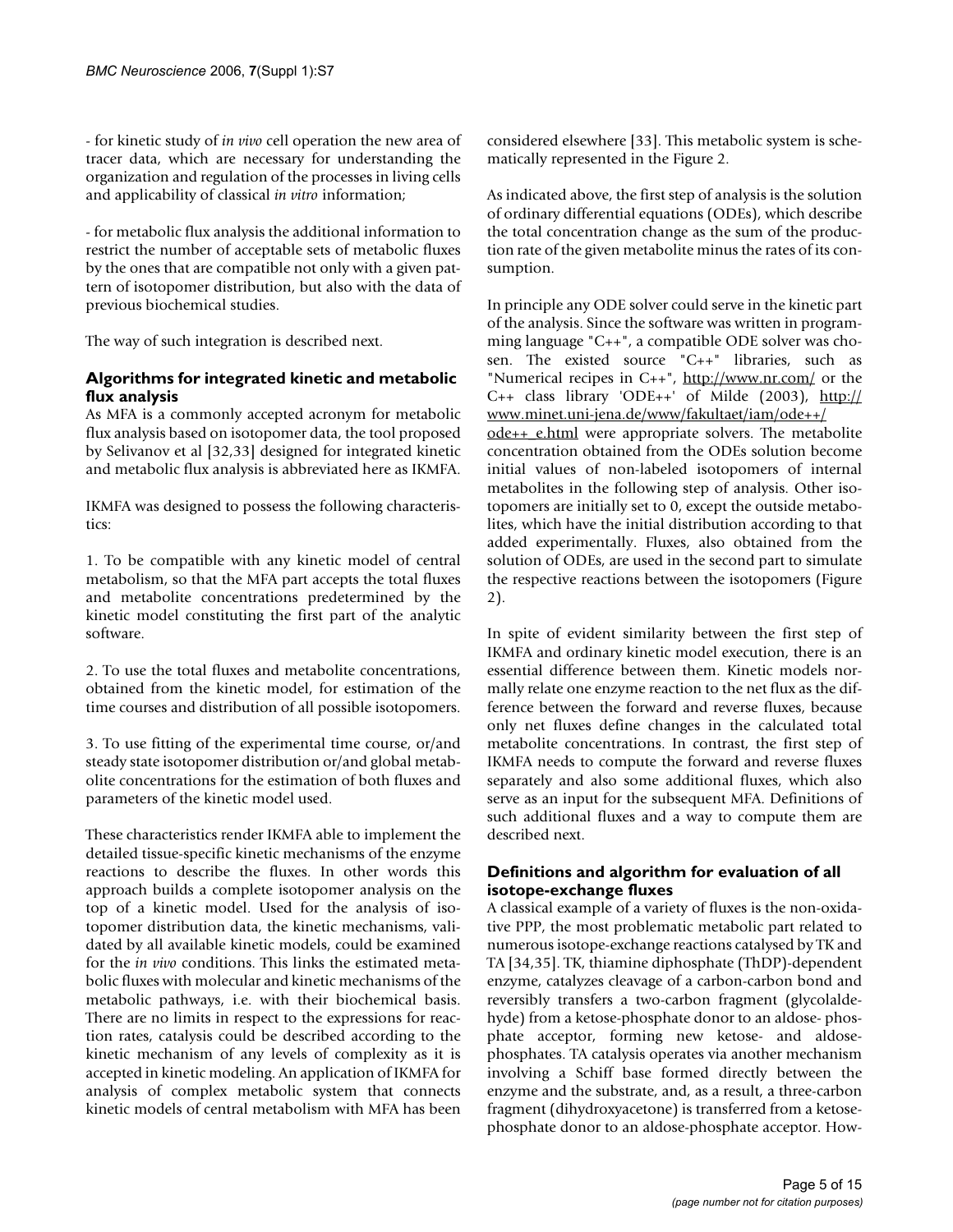

#### Scheme of the metabolic reactions simulated in the model co plerotic reactions **Figure 2** mprising glycolysis and gluconeogenesis, PPP, TCA cycle and ana-

Scheme of the metabolic reactions simulated in the model comprising glycolysis and gluconeogenesis, PPP, TCA cycle and anaplerotic reactions. The nodes represent metabolites, and solid lines are reactions. Reaction 1 and 0 describe glucose exchange with the medium; reaction 2 is the oxidative branch of PPC ( $g6p \rightarrow (r5p \leftarrow r15p \leftarrow r2p)$ ); 3–11 belong to glycolytic or gluconeogenesis pathways (PFK, aldolase, Fl, 6Pase, g3p conversion through GPDH reaction); 12 is fructose input, 13 is pyruvate decarboxylation, 14–15 are simplified representation of the TCA cycle, 16–17 are anaplerotic reactions, 18–25 are the in- and out-fluxes connecting the considered part with the rest of metabolic network, 26–34 and 35–38 are respectively transketolase and transaldolase isotope exchange fluxes described in the text. Thick edges indicate fast equilibrium between the connected nodes, catalyzed by EP and RPI, PGI, TPI.

ever, a similar scheme could represent the steps of TA catalysis and TK catalysis is therefore considered here as representative of both enzymes. Although only two TK reactions are widely accepted to take place in PPP,

$$
r5p + x5p \iff s7p + g3p \quad (1)
$$

 $e4p + x5p \le f6p + g3p$ , (2)

this enzyme catalyzes in fact much more isotope-exchange reactions [34,35]. Using as an example the first of two above reactions (also shown in Figure 1), Figure 3 illustrates all possible isotope exchange fluxes related with this TK reaction.

The reversible steps associated with the ping-pong mechanism of TK reaction involve exchange (i) between the ketose substrate and product of its cleavage, or, in the present example, between xylulose-5-phosphate (xu5p) and glyceraldehyde-3-phosphate (g3p) shown in Figure 3A and also between sedoheptulose-7-phosphate (s7p) and ribose-5-phosphate (r5p) shown in Figure 3B, and (ii) between two ketoses (xu5p and s7p, Figure 3C). Thus, six isotope exchange fluxes are associated with one TK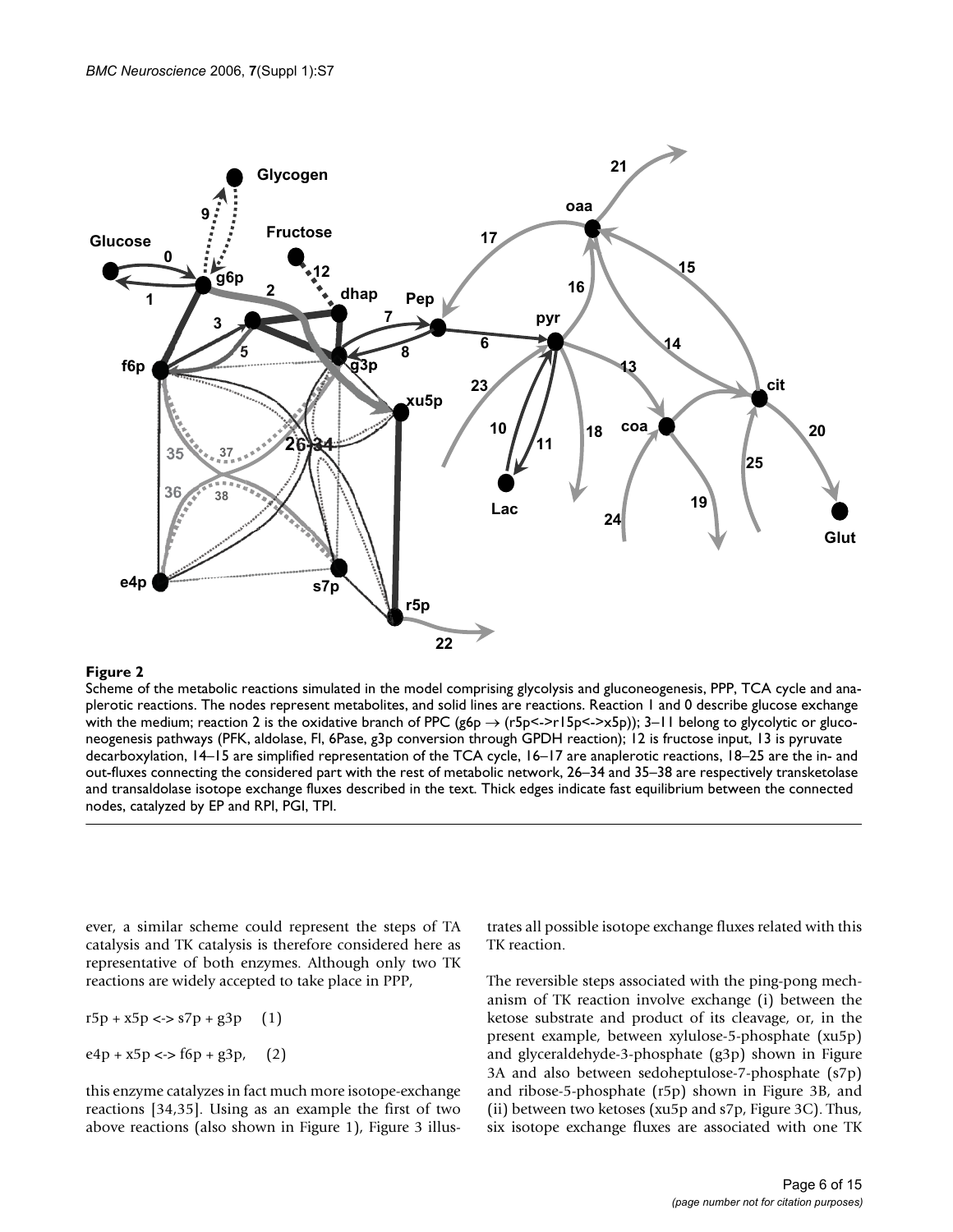



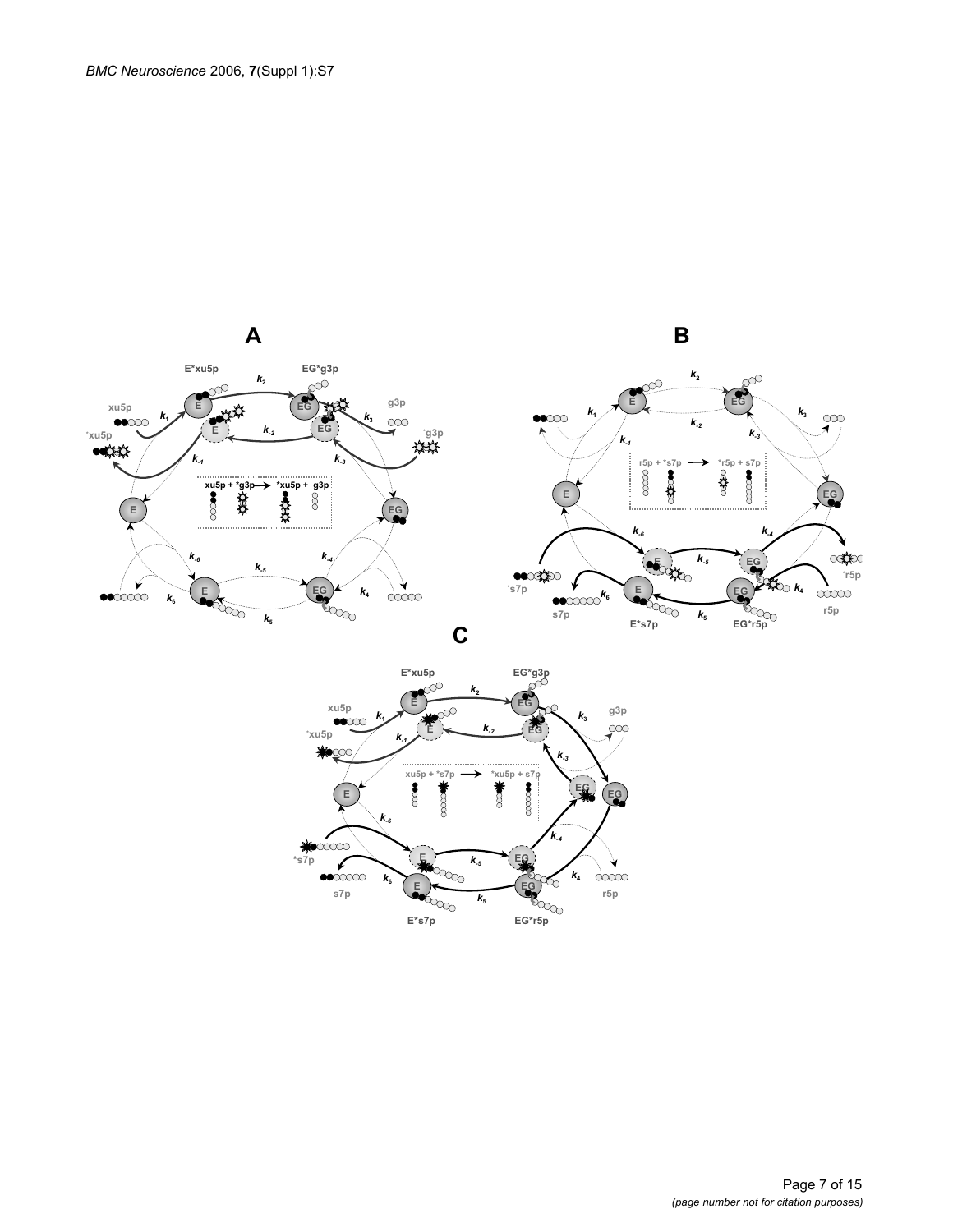Various isotope exchange fluxes created in the **Figure 3** TK-catalyzed reaction: xu5p + r5p <-> g3p + s7p Various isotope exchange fluxes created in the TK-catalyzed reaction:  $x \cup 5p + r5p \leq 2p + s7p$ . Designations are the same as in Figure 1. **A**. Isotope exchange between xu5p and g3p in the presence of labeled g3p results in labeling of xu5p. This exchange flux could be calculated as follows. Forward flux of the last *n*-2 atoms of ketose-substrate to the pool of aldose-product (e.g.,  $x5p \rightarrow g3p$ ) implies delivering the x5p atoms through the three steps  $(x5p + E \rightarrow E^{*}x5p \rightarrow EG^{*}g3p \rightarrow EG + g3p)$ . The intermediates E\*x5p and EG\*g3p contain aldose fragments originated from two sources, either x5p or g3p, and the respective fractions of isotopomers are specified by the relative values of the elementary rates. Specifically, the rate of delivery of x5p atoms into g3p is a part of the rate  $v_3$  ( $v_i$  is a unitary rate corresponding to the rate constant  $k_i$ ); it is proportional to the content of carbon atoms originated from x5p in EG\*g3p. The proportionality constant or fraction of x5p atoms in EG\*g3p (<sup>px।</sup><sub>EGg</sub>, where the superscript x1 denotes the last carbons originated from x5p, and the subscript EGg denotes the form EG\*g3p) depends on the fraction of former x5p atoms in E\*x5p, that partly consists also of former g3p atoms that enter via the reactions whose rates are v<sub>-2</sub> and v<sub>-3</sub>; thus it is expressed as a ratio of the input of the donor atoms from E\*x5p (whose fraction is P×I<sub>Ex</sub>) to the total input to  $EGa_1$ :

 $P^{\times 1}$ <sub>EGg</sub> =  $(v_2 P^{\times 1}$ <sub>Ex</sub> $)/(v_2 + v_{-3})$ . (f1)

The proportion of atoms in E\*x5p that originated from x5p ( $p^{\times l}{}_{E\!\times}$ ) in turn is given by the ratio of influx of this kind of atom to the total influx into the compound  $Ec<sub>1</sub>$  at steady state:

$$
P^{\times 1}{}_{Ex} = (v_1 + v_{.2}P^{\times 1}{}_{EGg})/(v_1 + v_{.2}).
$$
 (f2)

Solving Eqs fl and f2 yields the expression:

 $P^{\times 1}$ <sub>EGg</sub> =  $(v_1 v_2)/(v_{-2} v_{-3} + v_{-3} v_1 + v_1 v_2)$ . (f3)

The flux of former x5p atoms into g3p,  $v_{xy}$ , where the subscript xg denotes the x5p->g3p direction, is given by  $v_{xy} = v_3 P^{x}1_{FGg} = (v_3 v_1 v_2)/(v_2 v_3 + v_3 v_1 + v_1 v_2)$ . (f4)  $v_{\text{xg}} = v_3 P^{\text{x1}} E_{\text{Gg}} = (v_3 v_1 v_2) / (v_2 v_3 + v_3 v_1 + v_1 v_2).$  (f4)

Equation f4 gives the rate of forward delivery of the last *n*-2 atoms in x5p to g3p, expressed by using the unitary rates. Since these atoms can originate only from either x5p or g3p, the fraction of atoms originating from g3p is expressed as Ps<sub>Ex</sub> = 1 *p*x1 Ex. and the reverse flux of the aldose (g3p) to the ketose pool (x5p) can be described similarly to Eq. f4 as  $v_{\rm gx} = v_{\rm -1} P_{\rm g_{\rm Ex}}$ , (f5)

**B**. Isotope exchange between s7p and r5p in the presence of labeled s7p results in labeling the r5p. The exchange of atoms between s7p and r5p can be described in the same way as it is done in **A**.

**C**. Isotope exchange between s7p and x5p in the presence of labeled s7p results in labeling of x5p. Forward flux ( $v<sub>xx</sub>$ ) of the first two atoms of x5p to a second ketose/donor, s7p, implies delivery of the atoms through six steps (x5p  $\rightarrow$  E\*x5p  $\rightarrow$  EG\*g3p  $\to$  EG  $\to$  EG<sup>\*</sup>r5p  $\to$  E<sup>\*</sup>s7p  $\to$  s7p). This is a part of the rate of s7p production ( $v_6$ ) and it is proportional to the fraction of former x5p carbon atoms in E\*s7p, namely *P*xf Es, where the superscript xf denotes that the first part of the molecule originates from x5p. This proportion is determined similarly to that described above, i.e. by solving the five equations for the fractions of atoms that originated from x5p in all the species (similar to the Eqns fl and f2). The reverse flux  $(v_{xy})$  of the first two atoms of s7p to x5p could be described in the same way.

Thus the following fluxes of the carbon skeleton parts are expressed through the same elementary steps of the catalytic mechanism:

*v*xg: x5p -> g3p *v*gx: g3p -> x5p *v*<sub>xs</sub>: x5p -> s7p *v<sub>sx</sub>*: s7p -> x5p *v<sub>sr</sub>*: s7p -> r5p

$$
v_{rs}: r5p \rightarrow s7p
$$

The difference between forward and reverse fluxes of isotope exchange between all pairs of pools is the same and corresponds to the net flux:

$$
v_{xg} - v_{gx} = v_{xs} - v_{sx} = v_{rs} - v_{sr} = v_{net}
$$
 (f6)  
It follows from (f6)

$$
v_{\text{xg}} - v_{\text{xs}} = v_{\text{gx}} - v_{\text{sx}}
$$
, and  $v_{\text{sr}} - v_{\text{sx}} = v_{\text{rs}} - v_{\text{xs}}$  (f7)

The whole reaction related to exchange between x5p and s7p expressed by the fuxes  $v_{xx}$  and  $v_{xx}$  is accompanied by the exchange inside half-reactions, i.e. between x5p and g3p, and also between s7p and r5p. These exchanges in fact constitute a part of the fluxes *v<sub>xg</sub>* and *v<sub>sr</sub>* deduced above and the differences (f7) describe the "pure" exchange between ketose and the product of its splitting, which is the same in both directions. Taking into account equality of the "pure" exchanges expressed by equations (f7), the four fluxes define all of the isotope exchanges associated with the considered TK reaction:

- forward flux x5p->s7p (v<sub>xs</sub>)

- reverse flux s7p->x5p (v<sub>sx</sub>)

- pure exchange x5p<->g3p ( $v_{xg}$  -  $v_{xs}$ )

- pure exchange s7p <- > r5p ( $v_{sr}$  -  $v_{sx}$ )

The above fluxes could be expressed through the elementary rates, as exemplified by Equation f4. The elementary rates, in turn, could be expressed through the elementary rate constants and substrate and product concentrations using, for instance, King and Altman algorithm (as described e.g. in [48]). Thus, all TK fluxes are considered not as independent but as interrelated through the elementary rate constants, which could be determined in independent experiments as described elsewhere [33].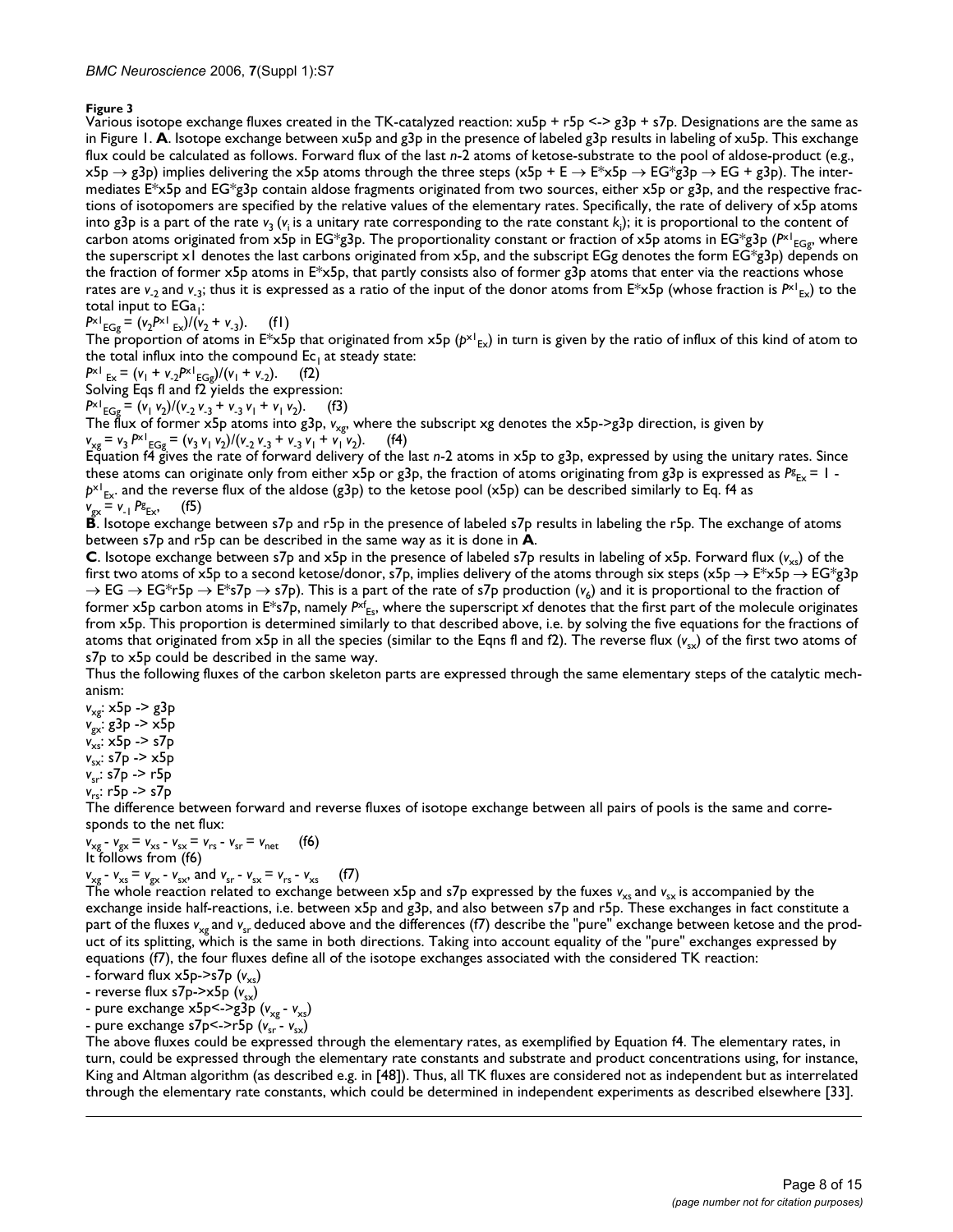

#### **Figure 4**

Scheme of all the TK reactions accounting for competition between them. Designations are the same as in Figure 1. The reactions start with reversible binding of the free enzyme to ketose (with the elementary rate constants  $k_1, k_1, k_2, k_3, k_4, k_6$ ) and formation of the covalent enzyme-substrate complex followed by its splitting  $(k_2, k_2, k_8, k_8, k_5, k_5)$  and formation of the covalently bound intermediate G ('active glycolaldehyde') and aldose, both localized in the active site of the enzyme. The split complex dissociates (k<sub>3</sub>, k<sub>3</sub>, k<sub>9</sub>, k<sub>9</sub>, k<sub>4</sub>, k<sub>4</sub>) into the enzyme bound with active glycolaldehyde (EG) and the free molecule of aldose. Nine different isotope exchange fluxes are associated with these reactions, as explored in more detail in Figure 3.

$$
xu5p + E \rightarrow Exu5p \rightarrow EGg3p \xrightarrow{-g3p} EG \xrightarrow{+r5p} EGrSp \rightarrow Es7p \rightarrow E+ s7p
$$
  
\n
$$
xu5p + E \leftarrow Exu5p \leftarrow EGg3p \xrightarrow{-g3p} EG \xrightarrow{+e4p} EGrSp \leftarrow ES \leftarrow E+ s7p
$$
  
\n
$$
xu5p + E \rightarrow Exu5p \rightarrow EGg3p \xrightarrow{-g3p} EG \xrightarrow{+e4p} EGe4p \rightarrow Ef6p \rightarrow E+ f6p
$$
  
\n
$$
xu5p + E \leftarrow Exu5p \leftarrow EGg3p \xrightarrow{+g3p} EG \xrightarrow{-e4p} EGe4p \leftarrow Ef6p \leftarrow E+ f6p
$$
  
\n
$$
s7p + E \rightarrow Es7p \rightarrow EGr5p \xrightarrow{-r5p} EG \xrightarrow{+e4p} EGe4p \rightarrow Ef6p \rightarrow E+ f6p
$$
  
\n
$$
s7p + E \leftarrow Es7p \leftarrow EGr5p \xrightarrow{+r5p} EG \xrightarrow{+e4p} EGe4p \leftarrow Ef6p \leftarrow E+ f6p
$$
  
\n
$$
xu5p + E \leftrightarrow Exu5p \leftrightarrow EGr5p \xrightarrow{+r5p} EG \xrightarrow{-e4p} EGe4p \leftarrow Ef6p \leftarrow E+ f6p
$$
  
\n
$$
xu5p + E \leftrightarrow Exu5p \leftrightarrow EGr5p \xrightarrow{+r5p} EG \xrightarrow{-e4p} EGe4p \leftarrow Ef6p \leftarrow E+ f6p
$$
  
\n
$$
s7p + E \leftrightarrow Efr \leftrightarrow EGr5p \leftrightarrow EGr5p \leftrightarrow EGr5p
$$

 $\sigma$ <sup>2</sup> $\sim$ 

reaction. As shown previously [32] all of them are essential for distribution of the label and should be taken into account for correct estimation of metabolic fluxes. These fluxes could be expressed through the rate constants of elementary steps as the legend to Figure 3 describes in details.

In fact, forward and reverse transfer of the first two carbons between the x5p and s7p are coupled with transfer of the three last carbons of x5p to g3p pool and back, and also the five last carbons of s7p to r5p pool and back. Therefore, transfer between ketose and product of its cleavage could be presented as consisted of two parts, one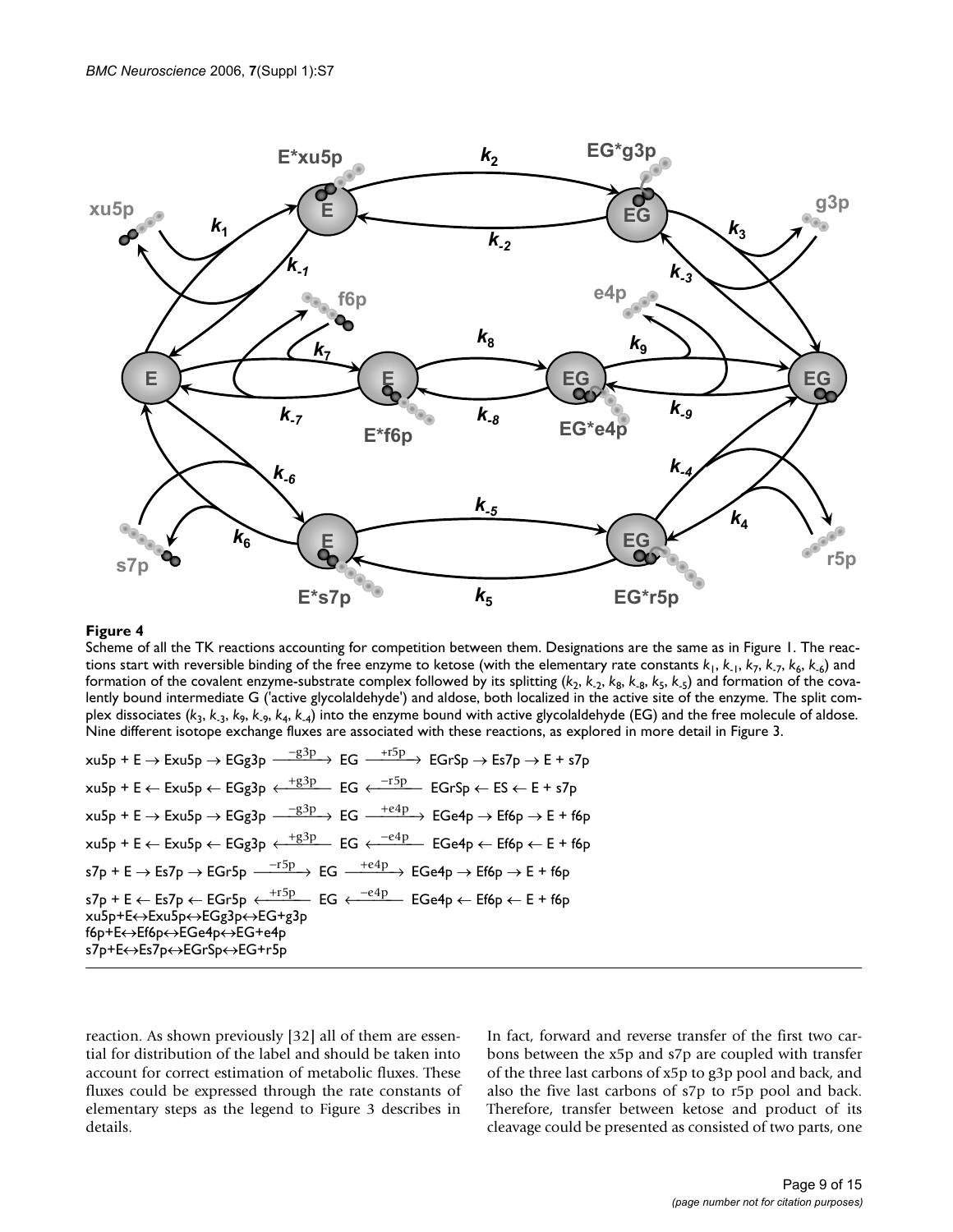of which is coupled with transfer between two ketoses and some another, additional part. The legend to Figure 3 explains in details that these additional parts are equal in forward and reverse directions. Taking this into account, one should compute (in the way shown in the legend to Figure 3) four different isotope transfers related with just one TK reaction (1):

- xu5p->s7p accompanied by the transfer xu5p->g3p and r5p->s7p

- s7p->xu5p accompanied by the transfer s7p->r5p and g3p->xu5p

- additional transfer xu5p<->g3p the same in both directions

- additional transfer s7p<->r5p the same in both directions.

Presence of different substrates in the intracellular volume further complicates the situation. Figure 4 shows three reactions catalyzed by TK *in vivo*, which compete for the same enzyme. In this situation the number of isotope exchange fluxes related to the TK reactions increases, but all of them can be expressed through the elementary rate constants in the way similar to that indicated in the Figure 3 legend. The following isotope-exchange fluxes related to the TK reactions shown in the Figure 4 should be accounted for subsequent analysis in the way similar to that described in the legend of Figure 3 for one separated reaction:

- xu5p->s7p accompanied by the transfer xu5p->g3p and r5p->s7p;

- s7p->xu5p accompanied by the transfer s7p->r5p and  $g3p\rightarrow xu5p$ ;

- xu5p->f6p accompanied by the transfer xu5p->g3p and e4p->f6p;

- f6p->xu5p accompanied by the transfer f6p -> e4p and  $g3p \rightarrow xu5p$ ;

- s7p->f6p accompanied by the transfer s7p->r5p and e4p-  $>$ f6p;

- f6p->s7p accompanied by the transfer f6p->e4p and r5p-  $>$ s7p;

- additional transfer xu5p<->g3p the same in both directions;

- additional transfer s7p<->r5p the same in both directions;

- additional transfer e4p<->f6p the same in both directions;

Expressed through the elementary rate constants such isotope exchange fluxes are evaluated for all the enzymes in the course of executing the kinetic model. The obtained values are used in the second step of analysis, namely in simulation of isotopomer distribution, which is done in the way similar to that accepted in MFA (e.g. in [27]). The respective algorithm is described next.

# **Reactions between isotopomers**

To interpret the result of isotope redistribution in metabolites of a metabolic pathway all the possible reactions between isotopomers are simulated at this step of analysis. An algorithm of simulation of isotopomer distribution, which is present below, is in principle similar to that described elsewhere [25], though it is implemented by different means. In contrast to the earlier algorithms [25], here the total fluxes are taken from the previous step of analysis, where they are expressed as functions of total concentrations of metabolites and effectors according to the reaction mechanisms. Moreover, the program calculates the real concentrations and time courses of isotopomers and then defines fractions corresponding to the analyzed experimental data.

For isotopomer designation we use a binary notation for the 13C and 12C atoms as it is helpful in optimization of references to a specific isotopomer. Since each carbon atom of a molecule can exist in one of the two states: labeled (marked as '1') or unlabeled ('0'), each metabolite in the model can be represented by an array of  $2<sup>n</sup>$  of possible isotopomers, where n is the number of carbon atoms in the molecule. Each isotopomer in the model is represented as binary numbers; its digits correspond to the carbon atoms in a molecule (3 digits for trioses, 4 for erythrose, etc.). A '1' or a '0' in certain position in a string signifies that corresponding carbon atom is labeled or unlabeled. For instance, all isotopomers for glyceraldehyde-3-phosphate (g3p) are:

000, 001, 010, 01l, 100, 101, 110, 111

This representation of isotopomers as successive integer numbers is very convenient because the model uses it as references to the respective position in the existing array of concentrations of all isotopomers, different for each metabolite. This ordering of the isotopomers in the array allows optimization of referring the isotopomer products for any isotopomer substrate related to the considered reactions, as it is explained below. For instance, the reac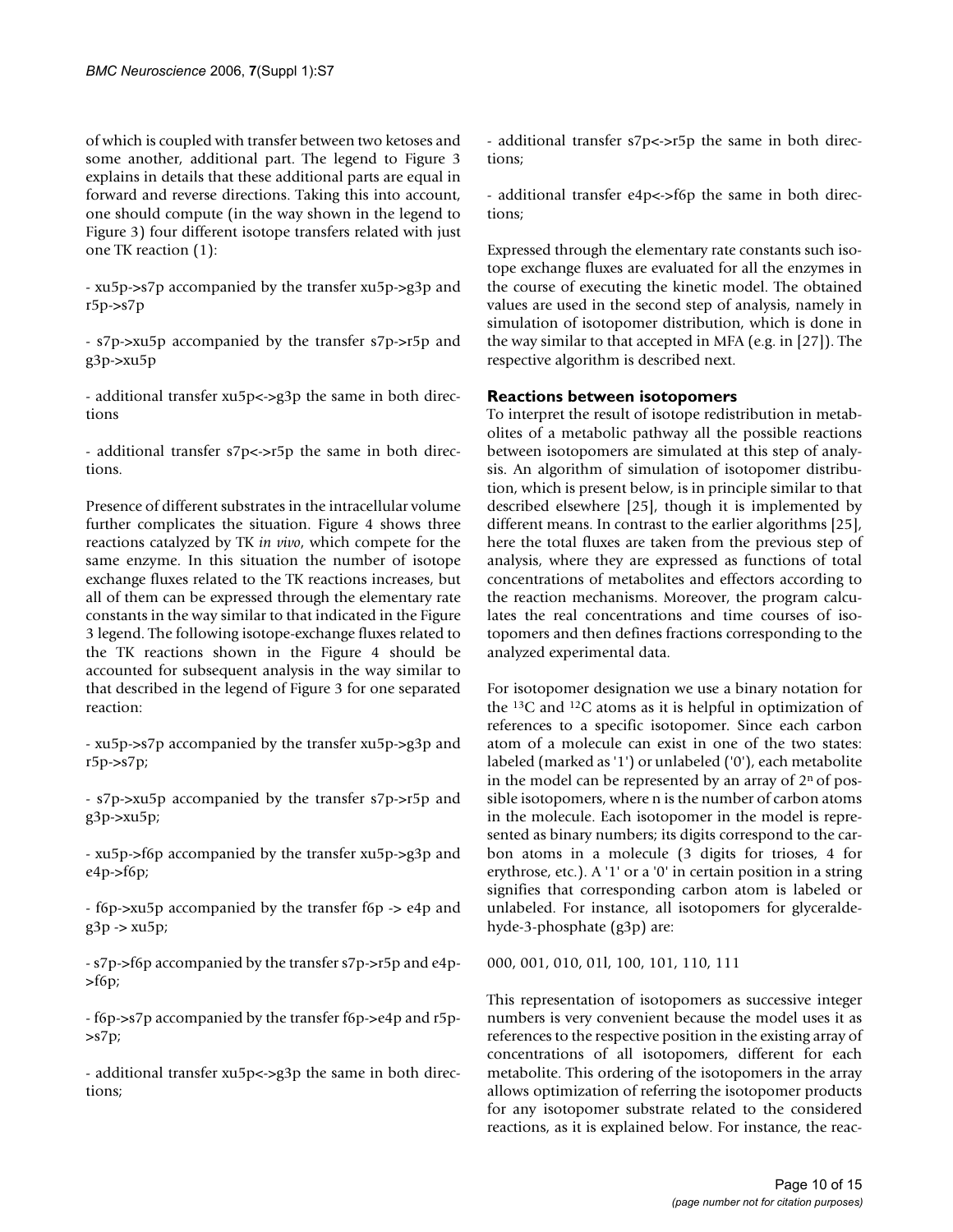tion (xu5p + r5p  $\leftrightarrow$  s7p + g3p) between arbitrarily chosen isotopomers of x5p (10011) and r5p (10000) produces the following isotopomers of s7p and g3p:

$$
10011(xu5p) + 10000(r5p) \leftrightarrow 1010000(s7p) + 011(g3p)
$$
  
(3)

This reaction could be easily simulated by manipulations with binary numbers, *viz*., the product of scission of the ketose substrate of n carbons will be a product of bitwise AND of the respective binary number with 2n-2-1, in the above example  $(10011$  AND  $111$ ) = 011. To define the reference number of the produced new ketose, the reference number of initial ketose should be shifted n-2 positions right, and then (if m is number of carbons in the aldose substrate) m positions left. The bitwise OR operation performed for the obtained number and reference number of aldose substrate produces the resulted ketose isotopomer. In the above example, right shift of 10011 gives 10, its left shift gives 1000000 and (1000000 OR 10000) gives 1010000. These operations are fast and allow the reference number of isotopomer products to be defined for each pair of isotopomer-substrates.

Determination of the reference numbers of products for each pair of substrates is the basis of the optimization. Then the change of concentrations according to the succession of reaction is calculated. Assuming that all isotopomers have the equal affinity, the rate of reaction between pair of isotopomers is proportional to their concentrations, while the sum of reaction rates for all isotopomers gives the global metabolic flux calculated also at the previous, kinetic, step. If, for instance, Vf is the global forward flux for the TK reaction between X5P and R5P, the flux for this reaction between isotopomers i and j (V3 $f_{ij}$ ) would be expressed as follows:

$$
Vf_{ij} = Vf \times [X5P_i] \times [R5P_j]/([X5P_{tot}] \times [R5P_{tot}])
$$
 (4)

Here, the indices i and j refer to the concentrations of the respective isotopomers and the index 'tot' refers to the total concentration of the metabolite, as calculated in the kinetic model. In this way, the first part, ODE solving, is linked to the second part that computes the label distribution: the kinetic model calculates global fluxes and concentrations and defines the values (as in the above example V3f/([X5P<sub>tot</sub>] x [R5P<sub>tot</sub>])), which are used to get the fluxes in reactions between isotopomers (as in Equation (4)). During the small time interval *dt* the TK reaction (3) considered as an example consumes the amount *dt* × V3f*ij* of each of the isotopomers *i* and *j* and this value is subtracted from the concentrations of respective isotopomers.

$$
[\text{X5P}_i]_{t+dt} = [\text{X5P}_i]_t - dt \times \text{Vf}_{ij}
$$
  

$$
[\text{R5P}_j]_{t+dt} = [\text{R5P}_j]_t - dt \times \text{Vf}_{ij} \qquad (5)
$$

Here, the indices  $t$  and  $t + dt$  indicate the time of the simulated process. As usual for numerical solution of differential equations, this could be acceptable approximation if the time step *dt* is so small that consumption during one step is small compared to the amount of these isotopomers; practically, the value for *dt* is taken so that its further decrease does not affect the solution. The program adds the same amount to the concentrations of reaction products, which numbers (*ra* and *rd*) are defined from *i* and *j* as described above.

$$
[GAPralt+dt = [GAPralt + dt \times Vfij
$$
  
[S7P<sub>rd</sub><sub>t+dt</sub> = [S7P<sub>rd</sub><sub>t</sub><sub>t</sub> + dt \times Vf<sub>ij</sub> (6)

The above algorithm is present in order to illustrate the main principles of TK reaction simulation between a pair of isotopomers according to the Equations 5 and 6. However this algorithm is not optimized in the best way. To simulate the reaction between n isotopomers of ketose and m isotopomers of aldose it is necessary to perform n × m cycles of such calculations. It could be optimized by the imaginary separation of the whole reaction into two steps corresponding to the aldose and ketose products formation. First scission of all ketose isotopomers could be simulated, producing respective isotopomers of aldose product according to the scheme x5p->g3p; this demands just n recalculations of x5p and g3p concentrations. Then the rest two-carbon fragment (for TK) with only 4 different possible combinations of label interacts with isotopomers of aldose substrate  $(C_2+r5p-87p)$ . This demands 4 × m recalculations of r5p and s7p for one direction of the reaction. In this way the whole description of the TK reaction needs only  $2\times(n+4\times m)$  recalculations of substrate-product pairs instead of n × m recalculations of four substances according to the above algorithm.

Analysis of experimental data starts from execution of the kinetic model simulating time course of metabolite concentrations and fluxes, which then are used in the second step of simulation of corresponding labeled isotopomer distribution. Experimental data fitting finds the flux profile and kinetic parameters compatible with the analyzed data. This is described next.

#### **Fitting algorithm**

A combination of kinetic modeling with isotopomer distribution analysis allows combining also the respective experimental data, which can be analysed. Moreover, IKMFA expands the usual steady state isotopomer analysis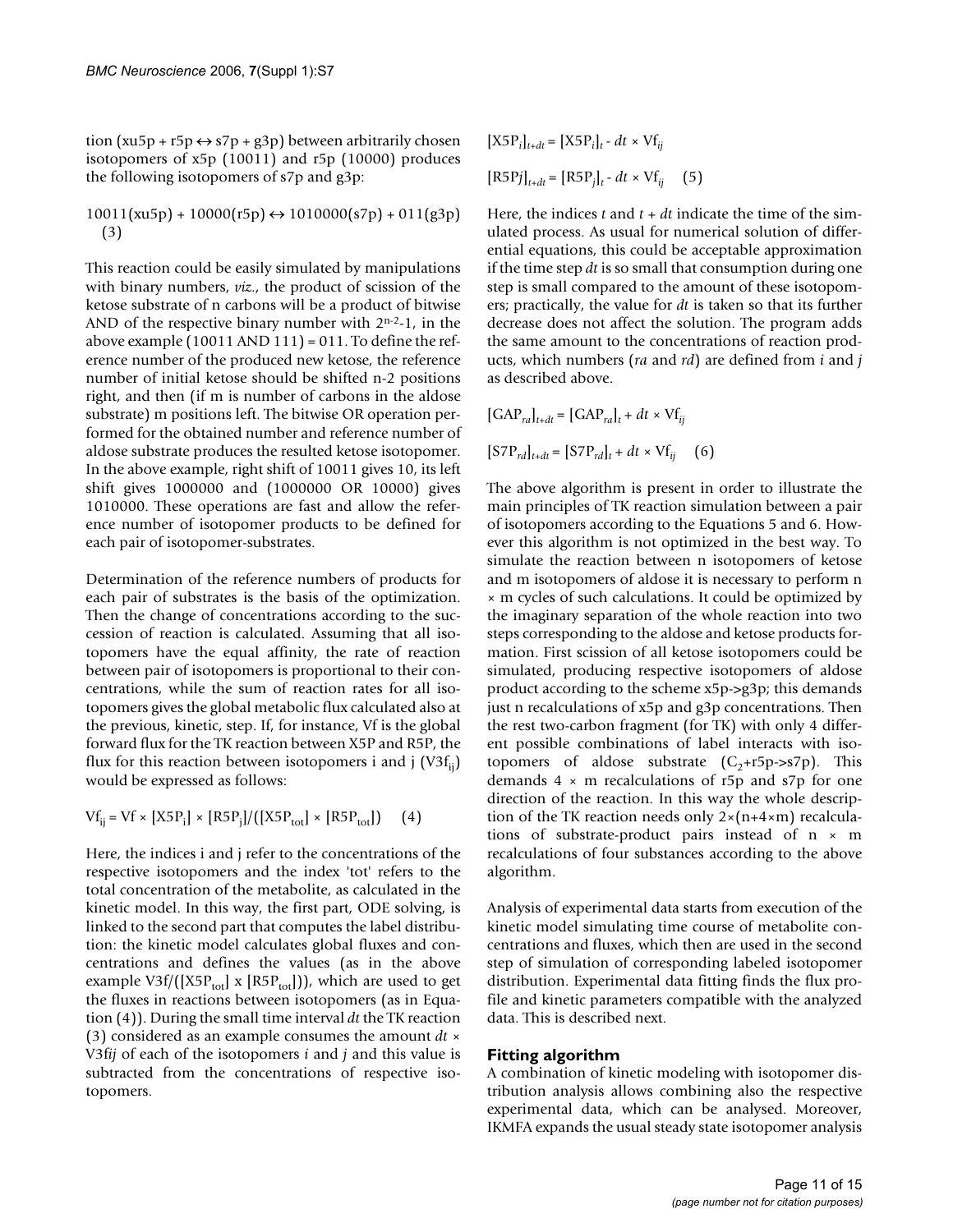to the non-steady state conditions. The following kinds of experimental data could be subjects of fitting:

- Measured rate of production of various metabolites in cell cultures under different conditions of incubation and intracellular concentration of some metabolites;

- Total metabolite concentrations;

- Distribution of labeled atoms such as 13C isotopes in metabolites (13C isotopomers), when the label was added with some of the substrates.

Optimization of a merit function in a multidimensional space of parameters is well elaborated and usually does not represent a problem [36,37]. However, in our particular case, two kinds of computational problems arise. First, if the merit function ( $\chi^2$ , the sum of the squares of the vertical distances of the experimental points from the calculated curve divided by the standard deviation) is defined from the numerical solution of differential equations, abrupt change of parameters demanded by the applied fitting algorithm could render the system stiff and induce failure of ODE solver. Second, if the total metabolite concentrations are not measured, the merit function does not account for them, so that the best fit sometimes corresponds to evidently unreal concentrations.

The first problem was partly solved by our approach of two-step solution, when the isotopomer analysis comes after the differential equations that describe changes in total metabolite concentrations are solved. In the first step a small number of equations for total concentrations are to be solved and at this step the solution is usually robust. A number of numerical methods for ODE solution are implemented, in particular the Bulirsch-Stoer method [37] could be recommended. If the problem of stiffness nevertheless arises it could be solved using implicit or semi-implicit methods e.g. using the Bader and Deuflhard discretization of Bulirsch-Stoer method [37]. The problem of stiffness often arises in the second step when much more equations for isotopomers have to be solved. The methods for stiff ODEs will be implemented for the solution of the huge systems for isotopomers, however, even the use of the steady state metabolite concentrations, known from overall the solution, as initial values for unlabeled isotopomers improves the robustness of the solution.

Another part of the stiffness problem in fact was solved when, to address the second problem (of unreal best-fit concentrations), we introduced the threshold for  $\chi^2$ change, dependent on metabolite concentrations. According to the used Powel's algorithm for the local decrease of  $\chi^2$  value, the program changed parameters one by one until the minimum was reached in each direction. To avoid long descent in almost flat valley, if a change in  $\chi^2$ was lower than threshold, the program switched to another direction in the space of parameters. If some metabolite concentration has reached its critical value, the program automatically increased the threshold for  $\chi^2$ change if the parameter change increased the critical concentration, but decreased the threshold to 0 if the parameter change induced also a decrease of critical concentration. These rules let to control the range of concentrations, and made the solution of ODEs more stable. After termination of descent in the space of parameters, the program make a step uphill by random change of a parameter as is supposed by Simulated Annealing algorithm, and then repeats the downhill descent. All the successful steps of parameter change are saved, so that if the program comes into the area of stiffness and the solver fails, the procedure could be started again from the last successful step after the necessary correction.

After the program finds the minimum of  $\chi^2$  and completes the fitting procedure, it can determine the set of parameters most relevant to the fit using singular value decomposition of the second derivative matrix of  $\chi^2$  with respect the parameters (Hessian matrix). Square roots of the diagonal elements of the inverse of Hessian matrix provide the standard deviation for the essential parameters. The present in our website instruction describes the way of using this feature of the program.

Thus, fitting algorithm accepts different kinds of data and estimates not only compatible set of metabolic fluxes but also parameters of enzyme reactions and their regulation, providing insight to the biochemical underground of the particular set of metabolic fluxes.

# **Prime results and perspective**

The advantages of implementation of comprehensive enzyme kinetic mechanisms (e.g. as explored in the Figure 3 and shown in Figure 4) in metabolic flux analysis were examined in [33], where the two levels of profundity in flux analysis were compared. When the fluxes created in TK reaction were considered as independent variables, as was commonly accepted currently in metabolic flux analysis, they were compatible with the experimental r5p and lactate label distribution in cancer cell line HT29. However, the set of isotope-exchange fluxes obtained in this way was not unique and was found to be incompatible with the TK reaction mechanism. The implementation of dependency between all TK fluxes through the unitary rates, as was accepted in classical enzyme kinetic analysis, restricted the area of possible estimates thus making the analysis more reliable.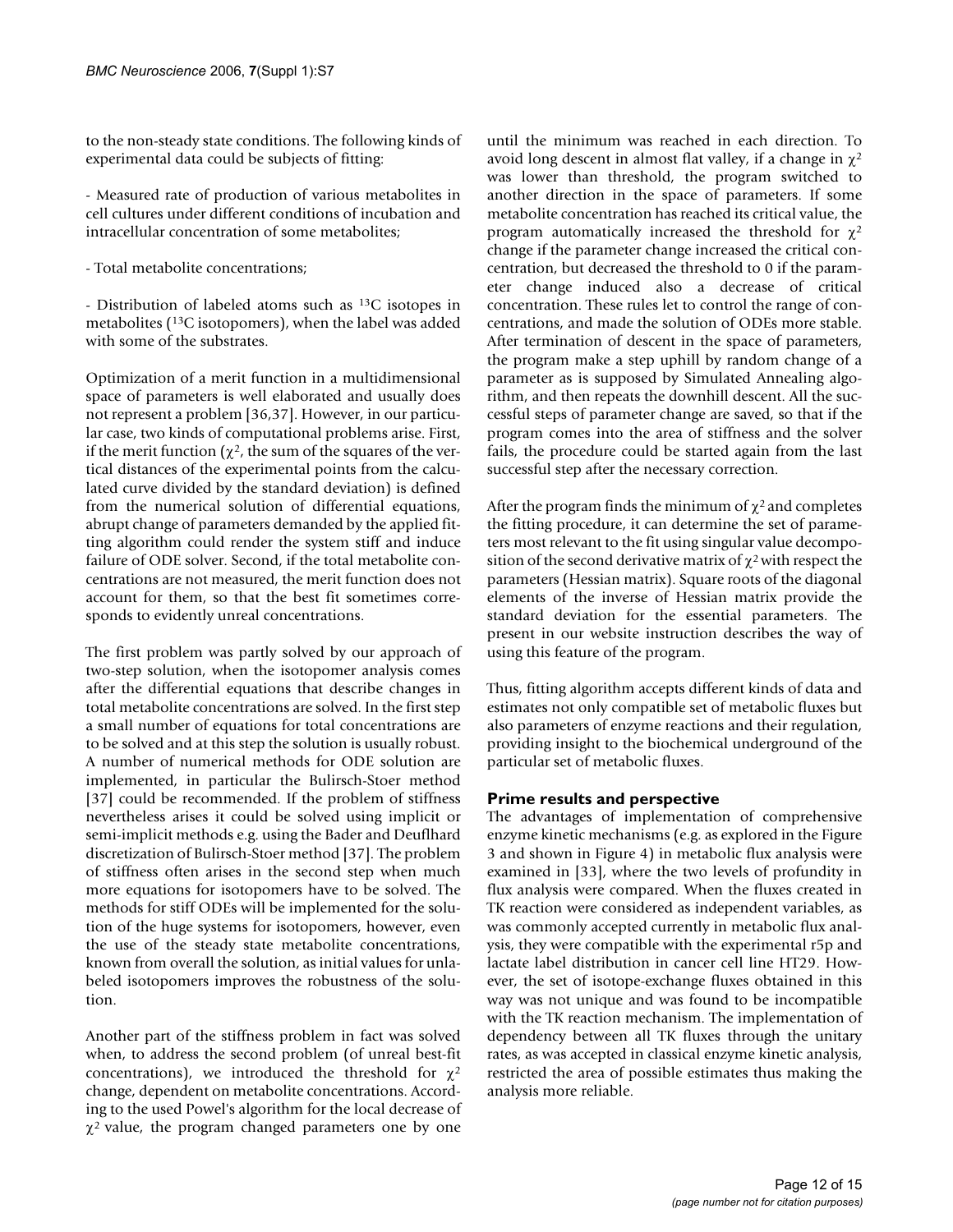On the other hand, such integrated analysis brought a new area of isotopomer distribution data to the kinetic study of enzyme operation *in vivo*. Fitting isotopomer distribution directly accessing the kinetic constants provided insight to the enzyme kinetic mechanisms that operate *in vivo*. Some of the kinetic constants obtained from *in vitro* study were corrected based on the analysis of *in vivo* isotopomer distribution. The ability to accumulate the information from different sources and to check its compatibility makes this approach scalable into analytical tool which filters and orders available data, as well as evaluates metabolic fluxes compatible with maximum of available information.

The analysis of tracer data considered here focuses mainly on central metabolic pathways that, according to the recent review [9], are stoichiometrically coupled with glutamate neurotransmission. In this view a major limitation in the interpretation of tracer data is the poor definition of relationship between neuronal activity and neuroenergetic processes supported by glucose metabolism [38-40]. The term neuronal activity applies to a spectrum of energy requiring processes including action potential propagation, neurotransmitter release and uptake, vesicular recycling, and maintenance of membrane potentials [41]. All of these processes are involved in short-term neuronal information encoding and the relative distribution of energy among them remains to be determined. The contribution of the different classes of neurons in a cortical region to the overall energy consumption remains also unclear. To address these questions the flux analysis based on tracer data should be coupled with the comprehensive models of central metabolism interactions with neuronal activity; this assumes further development of IKMFA towards higher complexity of the kinetic model underlying the flux analysis. Such a model could include different cellular compartments or even consist of partial differential equations describing the diffusion of components in intracellular volume. The requirement for multi-compartment analysis of label distribution data follows, in part, from a series of experiments where even qualitative analysis of metabolite labeling pointed out to the existence of different pools of pyruvate in neurons and astrocytes [42-44]. The existence of non-mixed pools of soluble substance in cytosole currently seems surprising. Using a multi-compartment model coupled with isotopomer analysis for the analysis of such data would allow other possible hypotheses to be excluded and would provide quantitative information regarding the relationship between the pools.

Although the data on the existence of different intracellular compartments not separated by membrane structures are not widely accepted, they appear in various areas of cell biology and deserve thorough analysis. Analysis of the behavior of ATP-sensitive K+ channel, located in sarcolemma revealed large differences in ATP levels at different distance from the sarcolemma [45,46]. Similarly high diffusion limitations in the membrane vicinity were found for cAMP, as follows from the study of cAMP gated channels [47]. Understanding real cellular processes requires integrated analysis of various data relating to the real multi-compartment intracellular space with restricted diffusion limitation for metabolites. The approach described here has an ability to develop into a tool that can be used in such an integrative analysis. An understanding of regulatory mechanisms as an addition to the reliable estimations of metabolic fluxes will increase outcome of stable isotope tracer analysis, which is already in clinical use.

## **Abbreviations**

cit, citrate; dhap, dihydroxyacetone phosphate; e4p, erythrose-4-phosphate; g6p, glucose-6-phosphate; g3p, glyceraldehyde-3-phosphate; f6p, fructose-6-phosphate; glu, glutamate; lac, lactate; oaa, oxaloacetate; pep, phosphoenolpyruvate; PPP, pentose phosphate pathway; pyr, pyruvate; r5p, ribose-5-phosphate; s7p, sedoheptulose-7 phosphate; TA, transaldolase; TK, transketolase; xu5p, xylulose-5-phosphate; NMR, nuclear magnetic resonance; MS, mass spectrometry; MFA, metabolic flux analysis.

#### **Acknowledgements**

This work was supported by the grants: Fundation la Caixa (ONO3-70-0), the Ministerio de Ciencia y Tecnologia of Spanish Government (SAF2005- 01627 and PPQ2003-06602-C04-04); NIH DK56090-Al (to W.N.P.L); Generalitat de Catalunya (ABM/acs/PIV2002-32) to (V.A.S); Generalitat de Catalunya (2004 PIV2 14) to (T.S.); The GC/MS Facility is supported by PHS grants P01-CA42710 to the UCLA Clinical Nutrition Research Unit, Stable Isotope Core and M01-RR00425 to the General Clinical Research Center. The authors also acknowledge the support of the Bioinformatic grant program of the Foundation BBVA and the Comissionat d'Universitats i Recerca de la Generalitat de Catalunya.

This article has been published as part of *BMC Neuroscience* Volume 7, Supplement 1, 2006: Problems and tools in the systems biology of the neuronal cell. The full contents of the supplement are available online at [http://](http://www.biomedcentral.com/bmcneurosci/7?issue=S1) [www.biomedcentral.com/bmcneurosci/7?issue=S1](http://www.biomedcentral.com/bmcneurosci/7?issue=S1).

#### **References**

- 1. Mollney M, Wiechert W, Kownatzki D, de Graaf AA: **[Bidirectional](http://www.ncbi.nlm.nih.gov/entrez/query.fcgi?cmd=Retrieve&db=PubMed&dopt=Abstract&list_uids=10567067) [Reaction Steps in Metabolic Networks: IV. Optimal Design](http://www.ncbi.nlm.nih.gov/entrez/query.fcgi?cmd=Retrieve&db=PubMed&dopt=Abstract&list_uids=10567067) [of Isotopomer Labeling Experiments.](http://www.ncbi.nlm.nih.gov/entrez/query.fcgi?cmd=Retrieve&db=PubMed&dopt=Abstract&list_uids=10567067)** *Biotechnol Bioeng* 1999, **66:**86-103.
- 2. Marx A, de Graaf AA, Wiechert W, Eggeling L, Sahm H: **Determination of the fluxes in the central metabolism of** *Corynebacterium glutamicum* **by nuclear magnetic resonance spectroscopy combined with metabolic balancing.** *Biotechnol Bioenerg* 1996, **49:**111-129.
- 3. Gruetter R, Novotny EJ, Boulware SD, Mason GF, Rothman DL, Shulman GI, Prichard JW, Shulman RG: **[Localized 13C NMR spectros](http://www.ncbi.nlm.nih.gov/entrez/query.fcgi?cmd=Retrieve&db=PubMed&dopt=Abstract&list_uids=7931289)[copy in the human brain of amino acid labeling fromD-\[l-](http://www.ncbi.nlm.nih.gov/entrez/query.fcgi?cmd=Retrieve&db=PubMed&dopt=Abstract&list_uids=7931289)[13C\]glucose.](http://www.ncbi.nlm.nih.gov/entrez/query.fcgi?cmd=Retrieve&db=PubMed&dopt=Abstract&list_uids=7931289)** *J Neurochem* 1994, **63:**1377-1385.
- 4. Jeffrey FM, Rajagopal A, Malloy CR, Sherry AD: **[13C-NMR: a simple](http://www.ncbi.nlm.nih.gov/entrez/query.fcgi?cmd=Retrieve&db=PubMed&dopt=Abstract&list_uids=2053137) [yet comprehensive method for analysis of intermediary](http://www.ncbi.nlm.nih.gov/entrez/query.fcgi?cmd=Retrieve&db=PubMed&dopt=Abstract&list_uids=2053137) [metabolism.](http://www.ncbi.nlm.nih.gov/entrez/query.fcgi?cmd=Retrieve&db=PubMed&dopt=Abstract&list_uids=2053137)** *Trends Biochem Sci* 1991, **16:**5-10.
- 5. Szyperski T: **[Biosynthetically directed fractional 13C-labeling](http://www.ncbi.nlm.nih.gov/entrez/query.fcgi?cmd=Retrieve&db=PubMed&dopt=Abstract&list_uids=7556192) [of proteinogenic amino acids – an efficient analytical tool to](http://www.ncbi.nlm.nih.gov/entrez/query.fcgi?cmd=Retrieve&db=PubMed&dopt=Abstract&list_uids=7556192)**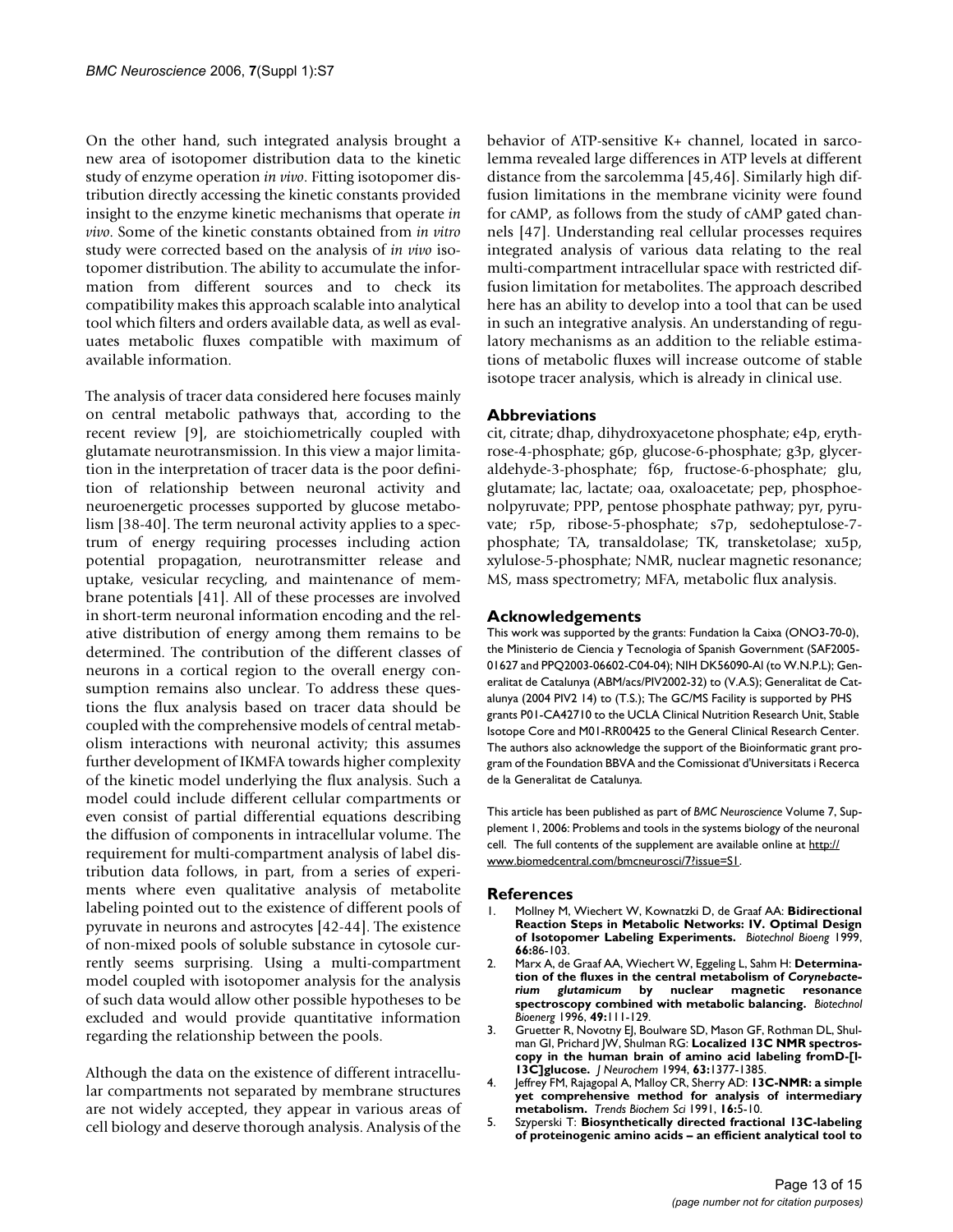**[investigate intermediary metabolism.](http://www.ncbi.nlm.nih.gov/entrez/query.fcgi?cmd=Retrieve&db=PubMed&dopt=Abstract&list_uids=7556192)** *Eur J Biochem* 1995, **232:**433-448.

- 6. Henry PG, Oz G, Provencher S, Gruetter R: **[Toward dynamic iso](http://www.ncbi.nlm.nih.gov/entrez/query.fcgi?cmd=Retrieve&db=PubMed&dopt=Abstract&list_uids=14679502)[topomer analysis in the rat brain in vivo: automatic quanti](http://www.ncbi.nlm.nih.gov/entrez/query.fcgi?cmd=Retrieve&db=PubMed&dopt=Abstract&list_uids=14679502)[tation of 13C NMR spectra using LCModel.](http://www.ncbi.nlm.nih.gov/entrez/query.fcgi?cmd=Retrieve&db=PubMed&dopt=Abstract&list_uids=14679502)** *NMR Biomed* 2003, **16:**400-412.
- 7. Lee W-NP, Byerley LO, Bergner EA, Edmond J: **Mass isotopomer analysis: theoretical and practical considerations.** *BiolMass Spect* 1991, **20:**451-458.
- 8. Fischer E, Zamboni N, Sauer U: **[High-throughput metabolic flux](http://www.ncbi.nlm.nih.gov/entrez/query.fcgi?cmd=Retrieve&db=PubMed&dopt=Abstract&list_uids=14751266) [analysis based on gas chromatography-mass spectrometry](http://www.ncbi.nlm.nih.gov/entrez/query.fcgi?cmd=Retrieve&db=PubMed&dopt=Abstract&list_uids=14751266) [derived 13C constraints.](http://www.ncbi.nlm.nih.gov/entrez/query.fcgi?cmd=Retrieve&db=PubMed&dopt=Abstract&list_uids=14751266)** *Analytical Biochemistry* 2004, **325:**308-316.
- 9. Rothman DL, Behar KL, Hyder F, Shulman RG: **[In vivo NMR studies](http://www.ncbi.nlm.nih.gov/entrez/query.fcgi?cmd=Retrieve&db=PubMed&dopt=Abstract&list_uids=12524459) [of the glutamate neurotransmitter flux and neuroenerget](http://www.ncbi.nlm.nih.gov/entrez/query.fcgi?cmd=Retrieve&db=PubMed&dopt=Abstract&list_uids=12524459)[ics: implications for brain function.](http://www.ncbi.nlm.nih.gov/entrez/query.fcgi?cmd=Retrieve&db=PubMed&dopt=Abstract&list_uids=12524459)** *Annu Rev Physiol* 2003, **65:**401-427.
- 10. Rothman DL, Novotny EJ, Shulman GI, Howseman AM, Petroff OA, Mason G, Nixon T, Hanstock CC, Prichard JW, Shulman RG: **[Pri](http://www.ncbi.nlm.nih.gov/entrez/query.fcgi?cmd=Retrieve&db=PubMed&dopt=Abstract&list_uids=1409672)[chard and R.G. Shulman, 1H-\[13C\] NMR measurements of](http://www.ncbi.nlm.nih.gov/entrez/query.fcgi?cmd=Retrieve&db=PubMed&dopt=Abstract&list_uids=1409672) [\[4-13C\]glutamate turnover in human brain.](http://www.ncbi.nlm.nih.gov/entrez/query.fcgi?cmd=Retrieve&db=PubMed&dopt=Abstract&list_uids=1409672)** *Proc Natl Acad Sci USA* 1992, **89:**9603-9606.
- 11. Beckmann N, Turkalj I, Seelig J, Keller U: **[13C NMR for the assess](http://www.ncbi.nlm.nih.gov/entrez/query.fcgi?cmd=Retrieve&db=PubMed&dopt=Abstract&list_uids=2054342)[ment of human brain glucose metabolism in vivo.](http://www.ncbi.nlm.nih.gov/entrez/query.fcgi?cmd=Retrieve&db=PubMed&dopt=Abstract&list_uids=2054342)** *Biochemistry* 1991, **30:**6362-6366.
- 12. Bluml S, Moreno A, Hwang JH, Ross BD: **[1-\(13\)C glucose mag](http://www.ncbi.nlm.nih.gov/entrez/query.fcgi?cmd=Retrieve&db=PubMed&dopt=Abstract&list_uids=11252037)[netic resonance spectroscopy of pediatric and adult brain](http://www.ncbi.nlm.nih.gov/entrez/query.fcgi?cmd=Retrieve&db=PubMed&dopt=Abstract&list_uids=11252037) [disorders.](http://www.ncbi.nlm.nih.gov/entrez/query.fcgi?cmd=Retrieve&db=PubMed&dopt=Abstract&list_uids=11252037)** *NMR Biomed* 2001, **14:**19-32.
- 13. Bluml S, Moreno-Torres A, Ross BD: **[\[1-13C\]glucose MRS in](http://www.ncbi.nlm.nih.gov/entrez/query.fcgi?cmd=Retrieve&db=PubMed&dopt=Abstract&list_uids=11378875) [chronic hepatic encephalopathy in man.](http://www.ncbi.nlm.nih.gov/entrez/query.fcgi?cmd=Retrieve&db=PubMed&dopt=Abstract&list_uids=11378875)** *Magn Reson Med* 2001, **45:**981-993.
- 14. Moreno A, Bluml S, Hwang JH, Ross BD: **[Alternative 1-\(13\)C glu](http://www.ncbi.nlm.nih.gov/entrez/query.fcgi?cmd=Retrieve&db=PubMed&dopt=Abstract&list_uids=11443709)[cose infusion protocols for clinical \(13\)C MRS examinations](http://www.ncbi.nlm.nih.gov/entrez/query.fcgi?cmd=Retrieve&db=PubMed&dopt=Abstract&list_uids=11443709) [of the brain.](http://www.ncbi.nlm.nih.gov/entrez/query.fcgi?cmd=Retrieve&db=PubMed&dopt=Abstract&list_uids=11443709)** *Magn Reson Med* 2001, **46:**39-48.
- <span id="page-13-0"></span>15. Moreno A, Ross BD, Bluml S: **Direct determination of the** *N*  **[acetyl-L-aspartate synthesis rate in the human brain by](http://www.ncbi.nlm.nih.gov/entrez/query.fcgi?cmd=Retrieve&db=PubMed&dopt=Abstract&list_uids=11279290) [\(13\)C MRS and \[l-\(13\)C\]glucose infusion.](http://www.ncbi.nlm.nih.gov/entrez/query.fcgi?cmd=Retrieve&db=PubMed&dopt=Abstract&list_uids=11279290)** *J Neurochem* 2001, **77:**347-350.
- 16. Fitzpatrick SM, Hetherington HP, Behar KL, Shulman RG: **[The flux](http://www.ncbi.nlm.nih.gov/entrez/query.fcgi?cmd=Retrieve&db=PubMed&dopt=Abstract&list_uids=1968068) [from glucose to glutamate in the rat brain in vivo as deter](http://www.ncbi.nlm.nih.gov/entrez/query.fcgi?cmd=Retrieve&db=PubMed&dopt=Abstract&list_uids=1968068)[mined by 1H-observed/13C-edited NMR spectroscopy.](http://www.ncbi.nlm.nih.gov/entrez/query.fcgi?cmd=Retrieve&db=PubMed&dopt=Abstract&list_uids=1968068)** *J Cereb Blood Flow Metab* 1990, **10:**170-179.
- 17. Künnecke B, Cerdán B, and Seelig J: **[Cerebal metabolism of \[l,2-](http://www.ncbi.nlm.nih.gov/entrez/query.fcgi?cmd=Retrieve&db=PubMed&dopt=Abstract&list_uids=8105858) [13C2\]glucose and \[U- 13C4\]3-hydroxybutyrate in rat brain](http://www.ncbi.nlm.nih.gov/entrez/query.fcgi?cmd=Retrieve&db=PubMed&dopt=Abstract&list_uids=8105858) [as detected by 13C NMR spectroscopy.](http://www.ncbi.nlm.nih.gov/entrez/query.fcgi?cmd=Retrieve&db=PubMed&dopt=Abstract&list_uids=8105858)** *NMR Biomed* 1993, **6:**264-277.
- 18. Bixel MG, Engelmann J, Willker W, Hamprecht B, Leibfritz D: **[Metab](http://www.ncbi.nlm.nih.gov/entrez/query.fcgi?cmd=Retrieve&db=PubMed&dopt=Abstract&list_uids=15662840)[olism of \[U- 13C\]Leucine in Cultured Astroglial Cells.](http://www.ncbi.nlm.nih.gov/entrez/query.fcgi?cmd=Retrieve&db=PubMed&dopt=Abstract&list_uids=15662840)** *Neurochem Res* 2004, **29:**2057-2067.
- 19. Jones JG, Solomon MA, Cole SM, Sherry AD, Malloy CR: **[An inte](http://www.ncbi.nlm.nih.gov/entrez/query.fcgi?cmd=Retrieve&db=PubMed&dopt=Abstract&list_uids=11551863)[grated \(2\)H and \(13\)C NMR study of gluconeogenesis and](http://www.ncbi.nlm.nih.gov/entrez/query.fcgi?cmd=Retrieve&db=PubMed&dopt=Abstract&list_uids=11551863) [TCA cycle flux in humans.](http://www.ncbi.nlm.nih.gov/entrez/query.fcgi?cmd=Retrieve&db=PubMed&dopt=Abstract&list_uids=11551863)** *Am J Physiol Endocrinol Metab* 2001, **281:**E848-E856.
- 20. Van Dijk TH, van der Sluijs FH, Wiegman CH, Baller JF, Gustafson LA, Burger HJ, Herling AW, Kuipers F, Meijer AJ, Reijngoud DJ: **[Acute](http://www.ncbi.nlm.nih.gov/entrez/query.fcgi?cmd=Retrieve&db=PubMed&dopt=Abstract&list_uids=11346646) [inhibition of hepatic glucose-6-phosphatase does not affect](http://www.ncbi.nlm.nih.gov/entrez/query.fcgi?cmd=Retrieve&db=PubMed&dopt=Abstract&list_uids=11346646) gluconeogenesis but directs gluconeogenic flux toward glycogen in fasted rats. A pharmacological study with the chlo-<br>
<b>rogenic** acid derivative **S4048.** / Biol Chem 2001, [rogenic acid derivative S4048.](http://www.ncbi.nlm.nih.gov/entrez/query.fcgi?cmd=Retrieve&db=PubMed&dopt=Abstract&list_uids=11346646) **276:**25727-25735.
- 21. Perdigoto R, Rodrigues TB, Furtado AL, Porto A, Geraldes CF, Jones JG: **[Integration of \[U- 13C\]glucose and 2H2O for quantifica](http://www.ncbi.nlm.nih.gov/entrez/query.fcgi?cmd=Retrieve&db=PubMed&dopt=Abstract&list_uids=14558117)[tion of hepatic glucose production and gluconeogenesis.](http://www.ncbi.nlm.nih.gov/entrez/query.fcgi?cmd=Retrieve&db=PubMed&dopt=Abstract&list_uids=14558117)** *NMR Biomed* 2003, **16:**189-198.
- 22. Marin S, Lee WN, Bassilian S, Lim S, Boros LG, Centelles JJ, FernAndez-Novell JM, Guinovart JJ, Cascante M: **[Dynamic profiling of the](http://www.ncbi.nlm.nih.gov/entrez/query.fcgi?cmd=Retrieve&db=PubMed&dopt=Abstract&list_uids=15032751) [glucose metabolic network in fasted rat hepatocytes using](http://www.ncbi.nlm.nih.gov/entrez/query.fcgi?cmd=Retrieve&db=PubMed&dopt=Abstract&list_uids=15032751) [\[1,2-13C2\]glucose.](http://www.ncbi.nlm.nih.gov/entrez/query.fcgi?cmd=Retrieve&db=PubMed&dopt=Abstract&list_uids=15032751)** *Biochem J* 2004, **381:**287-294.
- 23. Katz J, Wood HG: **[The use of glucose-14 C for the evaluation](http://www.ncbi.nlm.nih.gov/entrez/query.fcgi?cmd=Retrieve&db=PubMed&dopt=Abstract&list_uids=14404802) [of pathway of glucose metabolism.](http://www.ncbi.nlm.nih.gov/entrez/query.fcgi?cmd=Retrieve&db=PubMed&dopt=Abstract&list_uids=14404802)** *J Biol Chem* 1960, **235:**2165-2177.
- 24. Mason GF, Rothman DL: **Basic principles of metabolic modeling of NMR 13C isotopic turnover to determine rates of brain metabolism** *in vivo***[.](http://www.ncbi.nlm.nih.gov/entrez/query.fcgi?cmd=Retrieve&db=PubMed&dopt=Abstract&list_uids=14734257)** *Metab Eng* 2004, **6:**75-84.
- 25. Schmidt K, Carlsen M, Nielsen J, Villadsen J: **Modeling isotopomer distributions in biochemical networks using isotopomer mapping matrices.** *Biotechnol Bioeng* 1997, **55:**831-840.
- 26. Zupke C, Stephanopoulos G: **Modeling of isotope distributions and intracellular fluxes in metabolic networks using atom mapping matrices.** *Biotechnol Prog* 1994, **10:**489-498.
- 27. Wiechert W, Mollney M, Isermann N, Wurzel M, de Graaf AA: **[Bidi](http://www.ncbi.nlm.nih.gov/entrez/query.fcgi?cmd=Retrieve&db=PubMed&dopt=Abstract&list_uids=10567066)[rectional Reaction Steps in Metabolic Networks: III. Explicit](http://www.ncbi.nlm.nih.gov/entrez/query.fcgi?cmd=Retrieve&db=PubMed&dopt=Abstract&list_uids=10567066) [Solution and Analysis of Isotopomer Labeling Systems.](http://www.ncbi.nlm.nih.gov/entrez/query.fcgi?cmd=Retrieve&db=PubMed&dopt=Abstract&list_uids=10567066)** *Biotechnol Bioeng* 1999, **66:**69-85.
- 28. Wiechert W, de Graaf AA: **[In vivo stationary flux analysis by](http://www.ncbi.nlm.nih.gov/entrez/query.fcgi?cmd=Retrieve&db=PubMed&dopt=Abstract&list_uids=8623613) [13C labeling experiments.](http://www.ncbi.nlm.nih.gov/entrez/query.fcgi?cmd=Retrieve&db=PubMed&dopt=Abstract&list_uids=8623613)** *Adv Biochem Eng Biotechnol* 1996, **54:**109-154.
- 29. Wiechert W, de Graaf AA: **Bidirectional Reaction Steps in Metabolic Networks: I. Modeling and Simulation of Carbon Isotope Labeling Experiments.** *Biotechnol Bioeng* 1997, **55:**101-117.
- 30. Wiechert W, Siefke C, de Graaf AA, Marx A: **Bidirectional Reaction Steps in Metabolic Networks: II. Flux Estimation and Statistical Analysis.** *Biotechnol Bioeng* 1997, **55:**118-135.
- 31. Mulquiney PJ, Kuchel PW: **Modelling Metabolism with Mathematica.** *CRC Press, Boca Raton, FL*; 2003.
- 32. Selivanov VA, Puigjaner J, Sillero A, Centelles JJ, Ramos-Montoya A, Lee PW, Cascante M: **[An optimized algorithm for flux estima](http://www.ncbi.nlm.nih.gov/entrez/query.fcgi?cmd=Retrieve&db=PubMed&dopt=Abstract&list_uids=15256408)[tion from isotopomer distribution in glucose metabolites.](http://www.ncbi.nlm.nih.gov/entrez/query.fcgi?cmd=Retrieve&db=PubMed&dopt=Abstract&list_uids=15256408)** *Bioinformatics* 2004, **20:**3387-3397.
- Selivanov VA, Meshalkina LE, Solovjeva ON, Kuchel PW, Ramos-Montoya A, Kochetov GA, Lee PW, Cascante M: **[Rapid simulation](http://www.ncbi.nlm.nih.gov/entrez/query.fcgi?cmd=Retrieve&db=PubMed&dopt=Abstract&list_uids=16002431) [and analysis of isotopomer distributions using constraints](http://www.ncbi.nlm.nih.gov/entrez/query.fcgi?cmd=Retrieve&db=PubMed&dopt=Abstract&list_uids=16002431) based on enzyme mechanisms: an example from HT29 can[cer cells.](http://www.ncbi.nlm.nih.gov/entrez/query.fcgi?cmd=Retrieve&db=PubMed&dopt=Abstract&list_uids=16002431)** *Bioinformatics* 2005, **21:**3558-3564.
- 34. van Winden W, Verheijen P, Heijnen S: **Possible Pitfalls of Flux Calculations Based on 1[3C-Labeling.](http://www.ncbi.nlm.nih.gov/entrez/query.fcgi?cmd=Retrieve&db=PubMed&dopt=Abstract&list_uids=11289791)** *Metab Eng* 2001, **3:**151-62.
- 35. Zupke C, Stephanopoulos G: **Modeling of isotope distributions and intracellular fluxes in metabolic networks using atom mapping matrices.** *Biotechnol Prog* 1994, **10:**489-498.
- 36. Kleijn RJ, van Winden WA, van Gulik WM, Heijnen JJ: [Revisiting the](http://www.ncbi.nlm.nih.gov/entrez/query.fcgi?cmd=Retrieve&db=PubMed&dopt=Abstract&list_uids=16176270) **[C-label distribution of the non-oxidative branch of the pen](http://www.ncbi.nlm.nih.gov/entrez/query.fcgi?cmd=Retrieve&db=PubMed&dopt=Abstract&list_uids=16176270)tose phosphate pathway based upon kinetic and genetic evi[dence.](http://www.ncbi.nlm.nih.gov/entrez/query.fcgi?cmd=Retrieve&db=PubMed&dopt=Abstract&list_uids=16176270)** *FEBS J* 2005, **272:**4970-4982.
- 37. Dennis JE, Schnabel RB: **Numerical Methods for Unconstrained Optimization and Nonlinear Equations.** *Prentice-Hall, Englewood Cliffs, New Jersey, USA*; 1983.
- 38. Press WH, Teukolsky SA, Vetterling WT, Flannery BP: **Numerical Recipes in C++: The Art of Scientific Computing.** *Cambridge*; 2002.
- 39. Shulman RG, Rothman DL: **[Interpreting functional imaging](http://www.ncbi.nlm.nih.gov/entrez/query.fcgi?cmd=Retrieve&db=PubMed&dopt=Abstract&list_uids=9751778) [studies in terms of neurotransmitter cycling.](http://www.ncbi.nlm.nih.gov/entrez/query.fcgi?cmd=Retrieve&db=PubMed&dopt=Abstract&list_uids=9751778)** *Proc Natl Acad Sci USA* 1998, **95:**11993-11998.
- 40. Posner MI, Raichle ME: **[The neuroimaging of human brain func](http://www.ncbi.nlm.nih.gov/entrez/query.fcgi?cmd=Retrieve&db=PubMed&dopt=Abstract&list_uids=9448238)[tion.](http://www.ncbi.nlm.nih.gov/entrez/query.fcgi?cmd=Retrieve&db=PubMed&dopt=Abstract&list_uids=9448238)** *Proc Natl Acad Sci USA* 1998, **95:**763-764.
- 41. Fitzpatrick SM, Rothman D: **[New approaches to functional neu](http://www.ncbi.nlm.nih.gov/entrez/query.fcgi?cmd=Retrieve&db=PubMed&dopt=Abstract&list_uids=10507889)[roenergetics.](http://www.ncbi.nlm.nih.gov/entrez/query.fcgi?cmd=Retrieve&db=PubMed&dopt=Abstract&list_uids=10507889)** *J Cogn Neurosci* 1999, **11:**467-471.
- 42. Shepherd GM: **The Synaptic Organization of the Brain.** *New York: Oxford Univ Press*; 1994.
- 43. Zwingmann C, Richter-Landsberg C, Leibfritz D: **13[C Isotopomer](http://www.ncbi.nlm.nih.gov/entrez/query.fcgi?cmd=Retrieve&db=PubMed&dopt=Abstract&list_uids=11329182) [Analysis of Glucose and Alanine Metabolism Reveals](http://www.ncbi.nlm.nih.gov/entrez/query.fcgi?cmd=Retrieve&db=PubMed&dopt=Abstract&list_uids=11329182) Cytosolic Pyruvate Compartmentation as Part of Energy [Metabolism in Astrocytes.](http://www.ncbi.nlm.nih.gov/entrez/query.fcgi?cmd=Retrieve&db=PubMed&dopt=Abstract&list_uids=11329182)** *Glia* 2001, **34:**200-212.
- 44. Cruz F, Villalba M, Garcia-Espinosa MA, Ballesteros P, Bogonez E, Satrustegui J, Cerdan S: **[Intracellular compartmentation of](http://www.ncbi.nlm.nih.gov/entrez/query.fcgi?cmd=Retrieve&db=PubMed&dopt=Abstract&list_uids=11746401) [pyruvate in primary cultures of cortical neurons as detected](http://www.ncbi.nlm.nih.gov/entrez/query.fcgi?cmd=Retrieve&db=PubMed&dopt=Abstract&list_uids=11746401) [by \(13\)C NMR spectroscopy with multiple \(13\)C labels.](http://www.ncbi.nlm.nih.gov/entrez/query.fcgi?cmd=Retrieve&db=PubMed&dopt=Abstract&list_uids=11746401)** *J Neurosci Res* 2001, **66:**771-781.
- 45. Sonnewald U, Schousboe A, Qu H, Waagepetersen HS: **[Intracellu](http://www.ncbi.nlm.nih.gov/entrez/query.fcgi?cmd=Retrieve&db=PubMed&dopt=Abstract&list_uids=15145546)[lar metabolic compartmentation assessed by 13C magnetic](http://www.ncbi.nlm.nih.gov/entrez/query.fcgi?cmd=Retrieve&db=PubMed&dopt=Abstract&list_uids=15145546) [resonance spectroscopy.](http://www.ncbi.nlm.nih.gov/entrez/query.fcgi?cmd=Retrieve&db=PubMed&dopt=Abstract&list_uids=15145546)** *Neurochem Int* 2004, **45:**305-310.
- 46. Abraham MR, Selivanov VA, Hodgson DM, Pucar D, Zingman LV, Wieringa B, Dzeja PP, Alekseev AE, Terzic A: **[Coupling Of Cell](http://www.ncbi.nlm.nih.gov/entrez/query.fcgi?cmd=Retrieve&db=PubMed&dopt=Abstract&list_uids=11967264) [Energetics With Membrane Metabolic Sensing Integrative](http://www.ncbi.nlm.nih.gov/entrez/query.fcgi?cmd=Retrieve&db=PubMed&dopt=Abstract&list_uids=11967264) Signaling Through Creatine Kinase Phosphotransfer Dis[rupted By M-Ck Gene Knock-Out.](http://www.ncbi.nlm.nih.gov/entrez/query.fcgi?cmd=Retrieve&db=PubMed&dopt=Abstract&list_uids=11967264)** *J Biol Chem* 2002, **277:**24427-24434.
- 47. Selivanov VA, Alekseev AE, Hodgson DM, Dzeja PP, Terzic A: **Nucleotide-gated KATP channels integrated with creatine and adenylate kinases: Amplification, tuning and sensing of ener-**